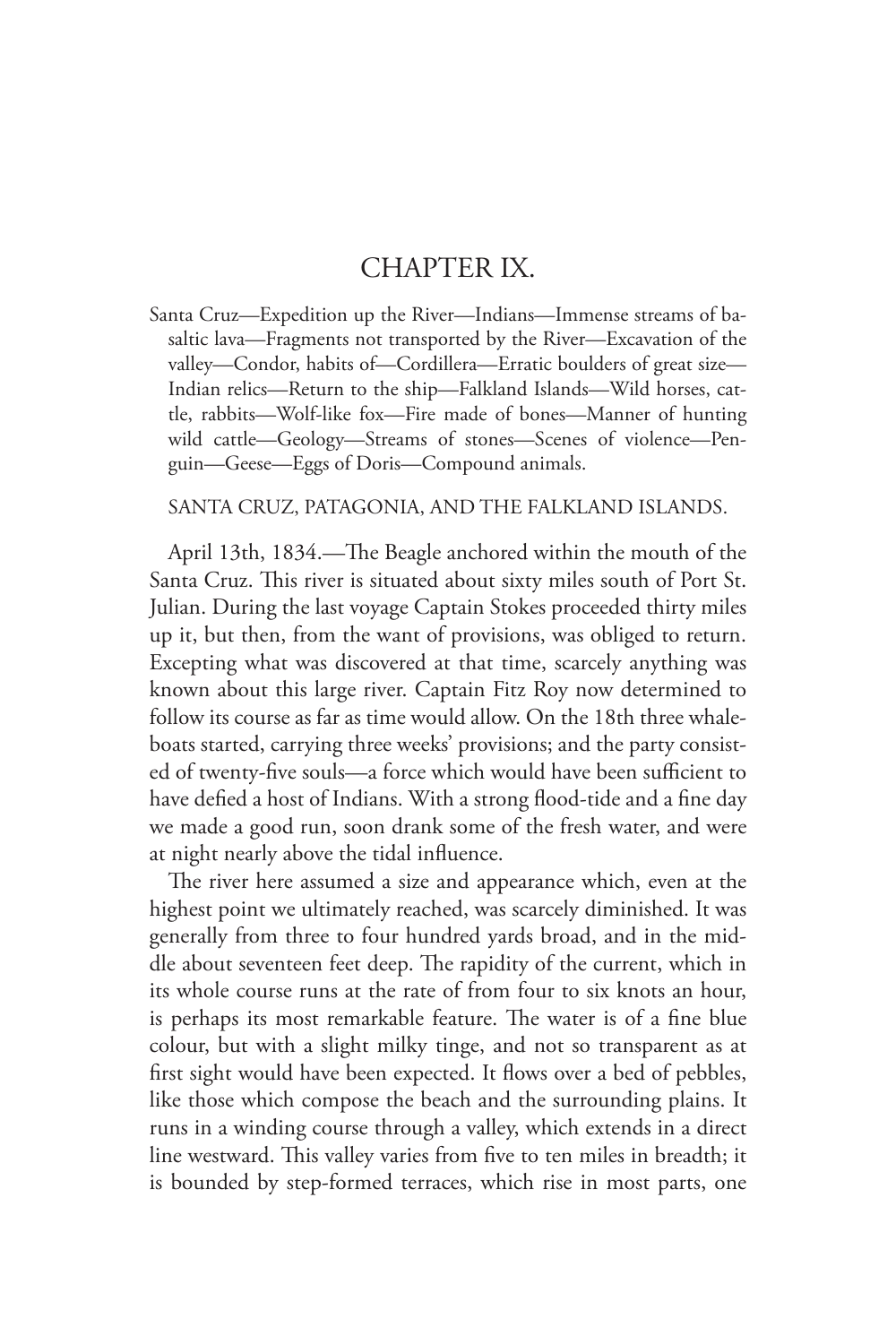above the other, to the height of five hundred feet, and have on the opposite sides a remarkable correspondence.

*April 19th*.—Against so strong a current it was, of course, quite impossible to row or sail: consequently the three boats were fastened together head and stern, two hands left in each, and the rest came on shore to track. As the general arrangements made by Captain Fitz Roy were very good for facilitating the work of all, and as all had a share in it, I will describe the system. The party, including every one, was divided into two spells, each of which hauled at the tracking line alternately for an hour and a half. The officers of each boat lived with, ate the same food, and slept in the same tent with their crew, so that each boat was quite independent of the others. After sunset the first level spot where any bushes were growing, was chosen for our night's lodging. Each of the crew took it in turns to be cook. Immediately the boat was hauled up, the cook made his fire; two others pitched the tent; the coxswain handed the things out of the boat; the rest carried them up to the tents and collected firewood. By this order, in half an hour everything was ready for the night. A watch of two men and an officer was always kept, whose duty it was to look after the boats, keep up the fire, and guard against Indians. Each in the party had his one hour every night.

During this day we tracked but a short distance, for there were many islets, covered by thorny bushes, and the channels between them were shallow.

*April 20th*.—We passed the islands and set to work. Our regular day's march, although it was hard enough, carried us on an average only ten miles in a straight line, and perhaps fifteen or twenty altogether. Beyond the place where we slept last night, the country is completely *terra incognita*, for it was there that Captain Stokes turned back. We saw in the distance a great smoke, and found the skeleton of a horse, so we knew that Indians were in the neighbourhood. On the next morning (21st) tracks of a party of horse, and marks left by the trailing of the chuzos, or long spears, were observed on the ground. It was generally thought that the Indians had reconnoitred us during the night. Shortly afterwards we came to a spot where, from the fresh footsteps of men, children, and horses, it was evident that the party had crossed the river.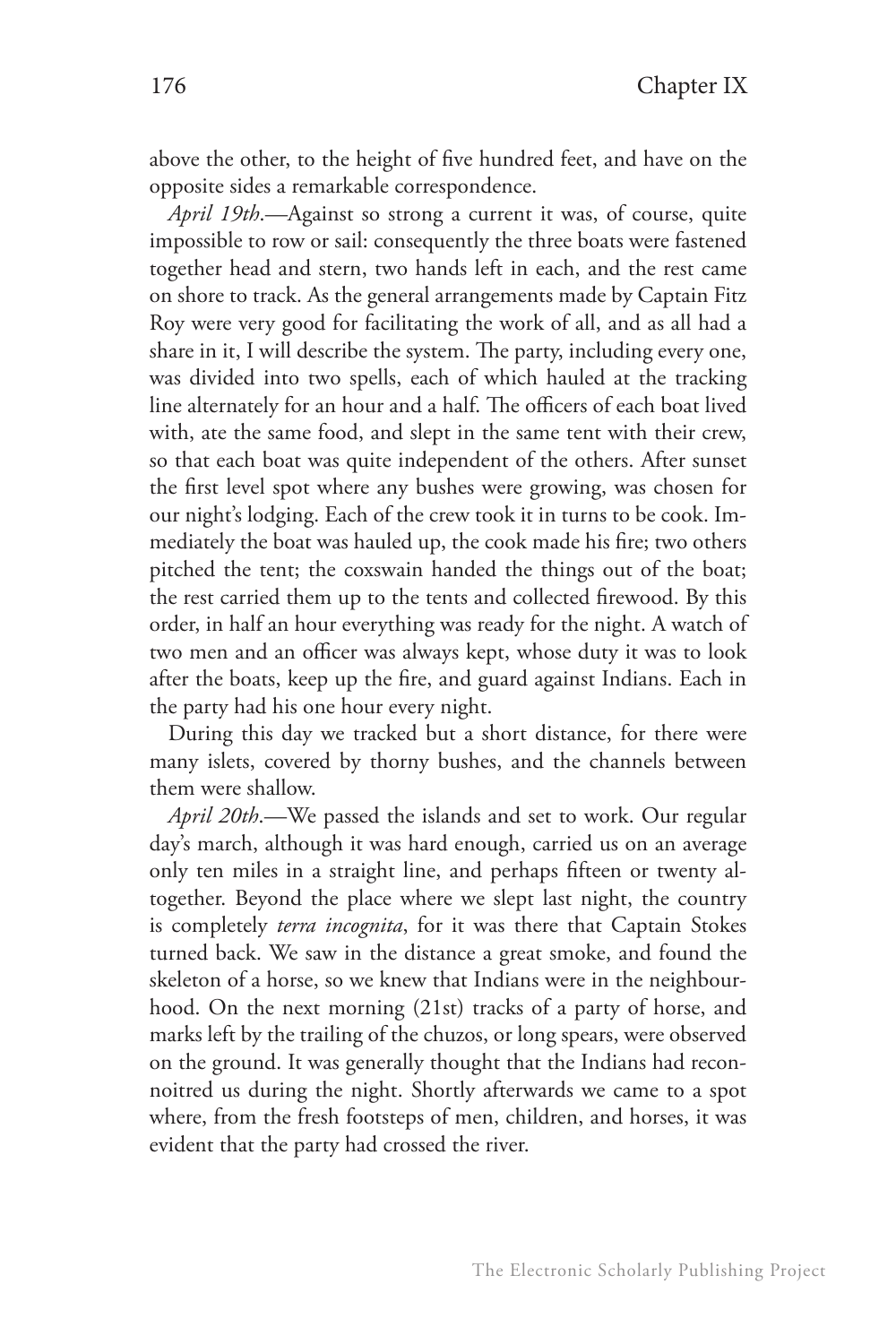*April 22d*.—The country remained the same, and was extremely uninteresting. The complete similarity of the productions throughout Patagonia is one of its most striking characters. The level plains of arid shingle support the same stunted and dwarf plants; and in the valleys the same thorn-bearing bushes grow. Everywhere we see the same birds and insects. Even the very banks of the river and of the clear streamlets which entered it, were scarcely enlivened by a brighter tint of green. The curse of sterility is on the land, and the water flowing over a bed of pebbles partakes of the same curse. Hence the number of waterfowl is very scanty; for there is nothing to support life in the stream of this barren river.

Patagonia, poor as she is in some respects, can however boast of a greater stock of small rodents\* than perhaps any other country in the world. Several species of mice are externally characterized by large thin ears and a very fine fur. These little animals swarm amongst the thickets in the valleys, where they cannot for months together taste a drop of water excepting the dew. They all seem to be cannibals; for no sooner was a mouse caught in one of my traps than it was devoured by others. A small and delicately-shaped fox, which is likewise very abundant, probably derives its entire support from these small animals. The guanaco is also in his proper district; herds of fifty or a hundred were common; and, as I have stated, we saw one which must have contained at least five hundred. The puma, with the condor and other carrion-hawks in its train, follows and preys upon these animals. The footsteps of the puma were to be seen almost everywhere on the banks of the river; and the remains of several guanacos, with their necks dislocated and bones broken, showed how they had met their death.

*April 24th*.—Like the navigators of old when approaching an unknown land, we examined and watched for the most trivial sign of a change. The drifted trunk of a tree, or a boulder of primitive rock, was hailed with joy, as if we had seen a forest growing on the flanks of the Cordillera. The top, however, of a heavy bank of clouds, which remained almost constantly in one position, was the most promising

The deserts of Syria are characterized, according to Volney (tom. i., p. 351), by woody bushes, numerous rats, gazelles, and hares. In the landscape of Patagonia, the guanaco replaces the gazelle, and the agouti the hare.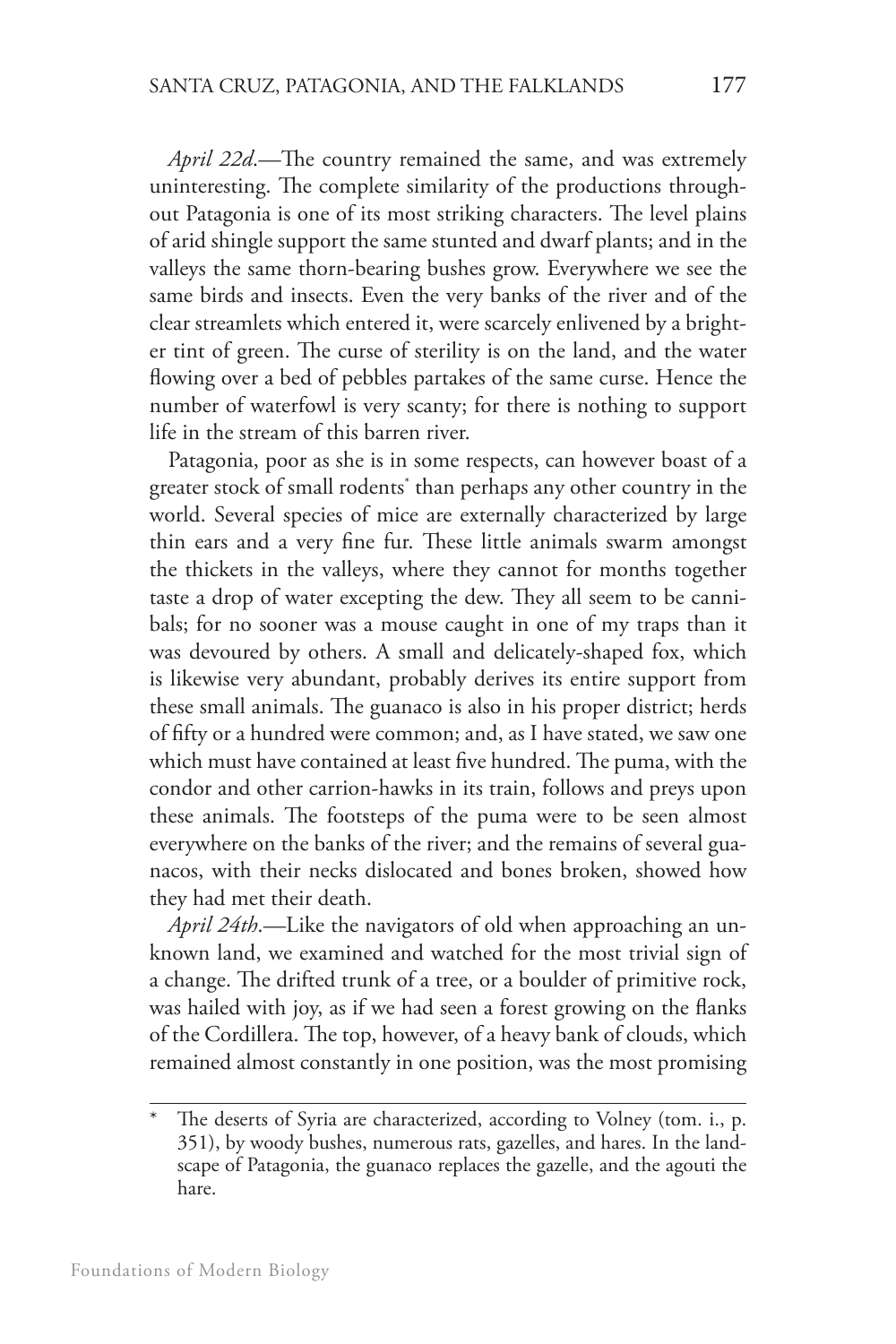sign, and eventually turned out a true harbinger. At first the clouds were mistaken for the mountains themselves, instead of the masses of vapour condensed by their icy summits.

*April 26th.*—We this day met with a marked change in the geological structure of the plains. From the first starting I had carefully examined the gravel in the river, and for the two last days had noticed the presence of a few small pebbles of a very cellular basalt. These gradually increased in number and in size, but none were as large as a man's head. This morning, however, pebbles of the same rock, but more compact, suddenly became abundant, and in the course of half an hour we saw, at the distance of five or six miles, the angular edge of a great basaltic platform. When we arrived at its base we found the stream bubbling among the fallen blocks. For the next twenty-eight miles the river-course was encumbered with these basaltic masses. Above that limit immense fragments of primitive rocks, derived from the surrounding boulder-formation, were equally numerous. None of the fragments of any considerable size had been washed more than three or four miles down the river below their parent-source: considering the singular rapidity of the great body of water in the Santa Cruz, and that no still reaches occur in any part, this example is a most striking one, of the inefficiency of rivers in transporting even moderately-sized fragments.

The basalt is only lava, which has flowed beneath the sea; but the eruptions must have been on the grandest scale. At the point where we first met this formation it was 120 feet in thickness; following up the river course, the surface imperceptibly rose and the mass became thicker, so that at forty miles above the first station it was 320 feet thick. What the thickness may be close to the Cordillera, I have no means of knowing, but the platform there attains a height of about three thousand feet above the level of the sea: we must therefore look to the mountains of that great chain for its source; and worthy of such a source are streams, that have flowed over the gently inclined bed of the sea to a distance of one hundred miles. At the first glance of the basaltic cliffs on the opposite sides of the valley, it was evident that the strata once were united. What power, then, has removed along a whole line of country, a solid mass of very hard rock, which had an average thickness of nearly three hundred feet, and a breadth varying from rather less than two miles to four miles? The river, though it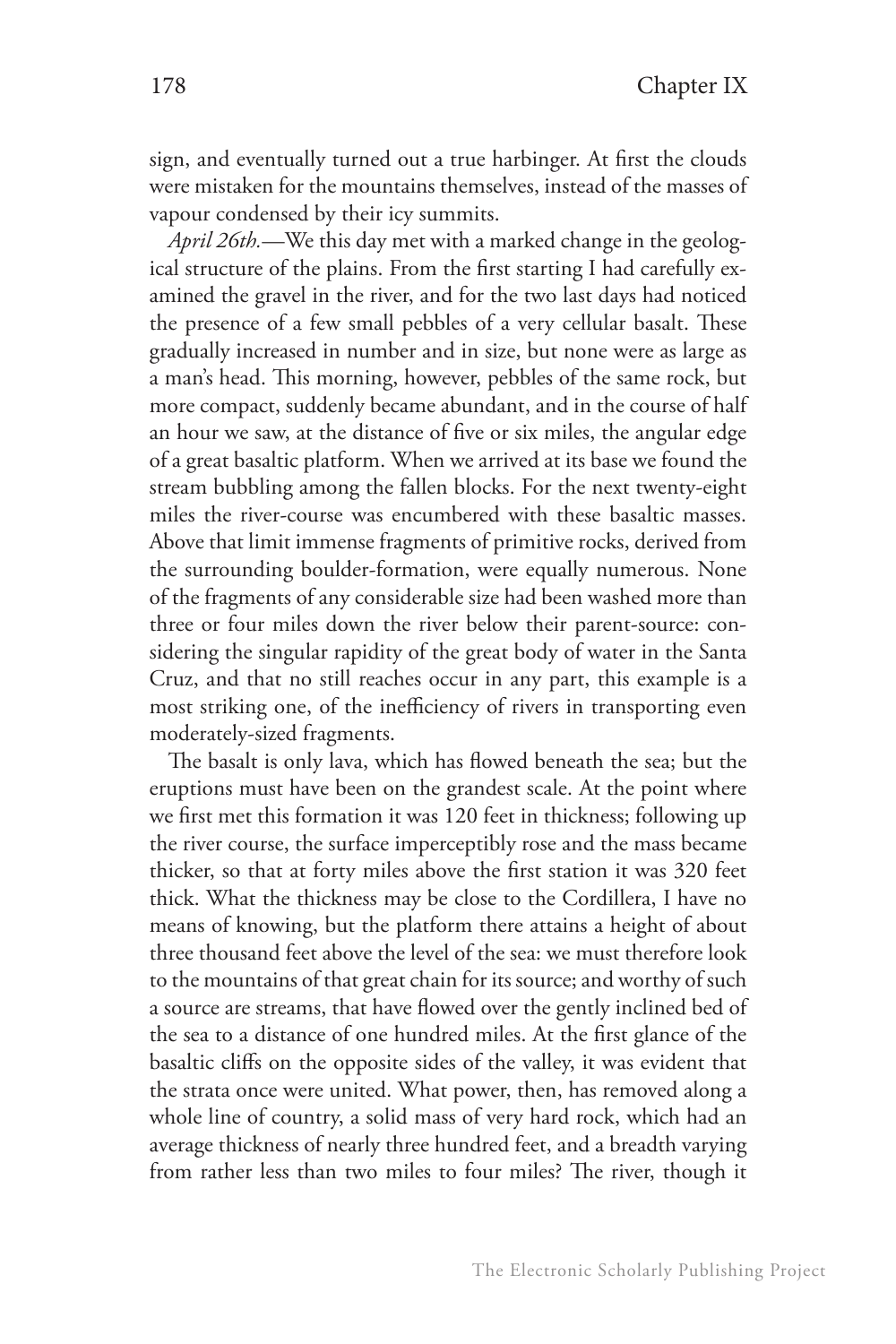has so little power in transporting even inconsiderable fragments, yet in the lapse of ages might produce by its gradual erosion an effect, of which it is difficult to judge the amount. But in this case, independently of the insignificance of such an agency, good reasons can be assigned for believing that this valley was formerly occupied by an arm of the sea. It is needless in this work to detail the arguments leading to this conclusion, derived from the form and the nature of the step-formed terraces on both sides of the valley, from the manner in which the bottom of the valley near the Andes expands into a great estuary-like plain with sand-hillocks on it, and from the occurrence of a few sea-shells lying in the bed of the river. If I had space I could prove that South America was formerly here cut off by a strait, joining the Atlantic and Pacific oceans, like that of Magellan. But it may yet be asked, how has the solid basalt been removed? Geologists formerly would have brought into play, the violent action of some overwhelming debacle; but in this case such a supposition would have been quite inadmissible; because, the same step-like plains with existing sea-shells lying on their surface, which front the long line

of the Patagonian coast, sweep up on each side of the valley of Santa Cruz. No possible action of any flood could thus have modelled the land, either within the valley or along the open coast; and by the formation of such step-like plains or terraces the valley itself has been hollowed out. Although we know that there are tides, which run within the Narrows of the Strait of Magellan at the rate of eight knots an hour, yet we must confess that it makes the head almost giddy to reflect on the number of years, century after century, which the tides, unaided by a heavy surf, must have required to have corroded so vast an area and thickness of solid basaltic lava. Nevertheless, we must believe that the strata undermined by the waters of this ancient strait, were broken up into huge fragments, and these lying scattered on the beach, were reduced first to smaller blocks, then to pebbles, and lastly to the most impalpable mud, which the tides drifted far into the Eastern or Western Ocean.

With the change in the geological structure of the plains the character of the landscape likewise altered. While rambling up some of the narrow and rocky defiles, I could almost have fancied myself transported back again to the barren valleys of the island of St. Jago. Among the basaltic cliffs, I found some plants which I had seen no-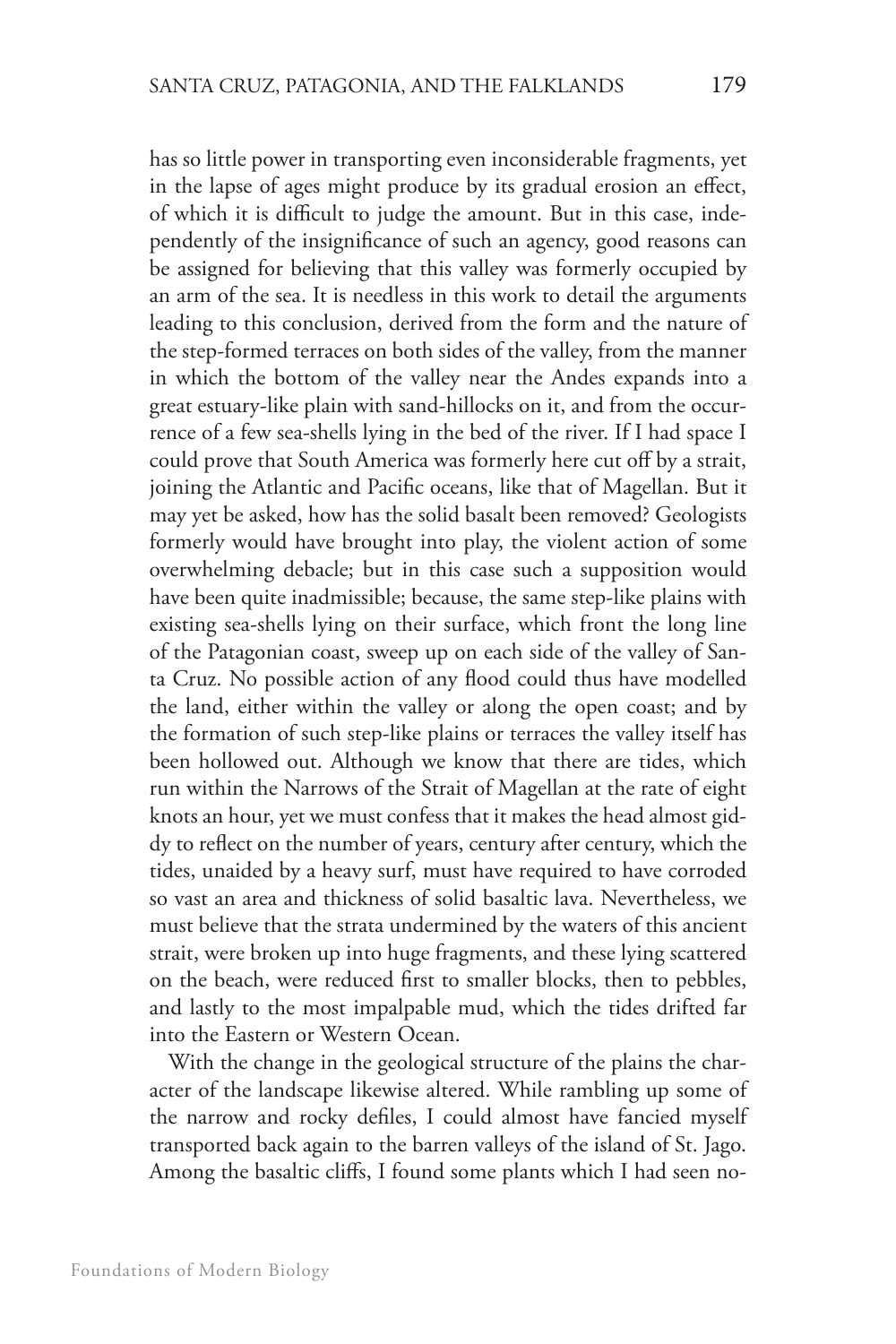where else, but others I recognised as being wanderers from Tierra del Fuego. These porous rocks serve as a reservoir for the scanty rain-water; and consequently on the line where the igneous and sedimentary formations unite, some small springs (most rare occurrences in Patagonia) burst forth; and they could be distinguished at a distance by the circumscribed patches of bright green herbage.

*April 27th.*—The bed of the river became rather narrower, and hence the stream more rapid. It here ran at the rate of six knots an hour. From this cause, and from the many great angular fragments, tracking the boats became both dangerous and laborious.

This day I shot a condor. It measured from tip to tip of the wings, eight and a half feet, and from beak to tail, four feet. This bird is known to have a wide geographical range, being found on the west coast of South America, from the Strait of Magellan along the Cordillera as far as eight degrees N. of the equator. The steep cliff near the mouth of the Rio Negro is its northern limit on the Patagonian coast; and they have there wandered about four hundred miles from the great central line of their habitation in the Andes. Further south, among the bold precipices at the head of Port Desire, the condor is not uncommon; yet only a few stragglers occasionally visit the seacoast. A line of cliff near the mouth of the Santa Cruz is frequented by these birds, and about eighty miles up the river, where the sides of the valley are formed by steep basaltic precipices, the condor reappears. From these facts, it seems that the condors require perpendicular cliffs. In Chile, they haunt, during the greater part of the year, the lower country near the shores of the Pacific, and at night several roost together in one tree; but in the early part of summer, they retire to the most inaccessible parts of the inner Cordillera, there to breed in peace.

With respect to their propagation, I was told by the country people in Chile, that the condor makes no sort of nest, but in the months of November and December lays two large white eggs on a shelf of bare rock. It is said that the young condors cannot fly for an entire year; and long after they are able, they continue to roost by night, and hunt by day with their parents. The old birds generally live in pairs; but among the inland basaltic cliffs of the Santa Cruz, I found a spot, where scores must usually haunt. On coming suddenly to the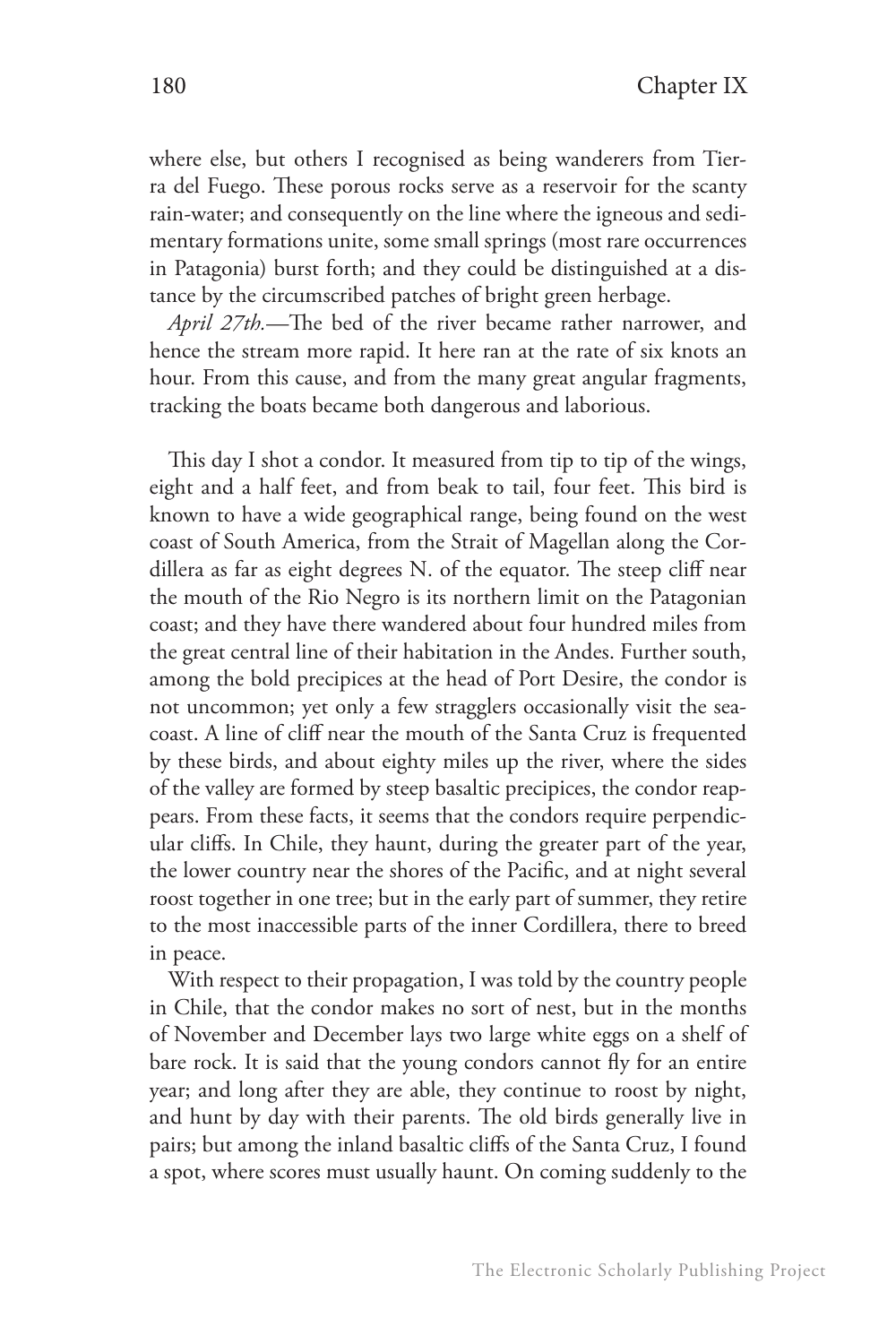brow of the precipice, it was a grand spectacle to see between twenty and thirty of these great birds start heavily from their resting-place, and wheel away in majestic circles. From the quantity of dung on the rocks, they must long have frequented this cliff for roosting and breeding. Having gorged themselves with carrion on the plains below, they retire to these favourite ledges to digest their food. From these facts, the condor, like the gallinazo, must to a certain degree be considered as a gregarious bird. In this part of the country they live altogether on the guanacos which have died a natural death, or, as more commonly happens, have been killed by the pumas. I believe, from what I saw in Patagonia, that they do not on ordinary occasions extend their daily excursions to any great distance from their regular sleeping-places.

The condors may oftentimes be seen at a great height, soaring over a certain spot in the most graceful circles. On some occasions I am sure that they do this only for pleasure, but on others, the Chileno countryman tells you that they are watching a dying animal, or the puma devouring its prey. If the condors glide down, and then suddenly all rise together, the Chileno knows that it is the puma which, watching the carcass, has sprung out to drive away the robbers. Besides feeding on carrion, the condors frequently attack young goats and lambs; and the shepherd dogs are trained, whenever they pass over, to run out, and looking upwards to bark violently. The Chilenos destroy and catch numbers. Two methods are used; one is to place a carcass on a level piece of ground within an enclosure of sticks with an opening, and when the condors are gorged, to gallop up on horseback to the entrance, and thus enclose them: for when this bird has not space to run, it cannot give its body sufficient momentum to rise from the ground. The second method is to mark the trees in which, frequently to the number of five or six together, they roost, and then at night to climb up and noose them. They are such heavy sleepers, as I have myself witnessed, that this is not a difficult task. At Valparaiso, I have seen a living condor sold for sixpence, but the common price is eight or ten shillings. One which I saw brought in, had been tied with rope, and was much injured; yet, the moment the line was cut by which its bill was secured, although surrounded by people, it began ravenously to tear a piece of carrion. In a garden at the same place, between twenty and thirty were kept alive. They were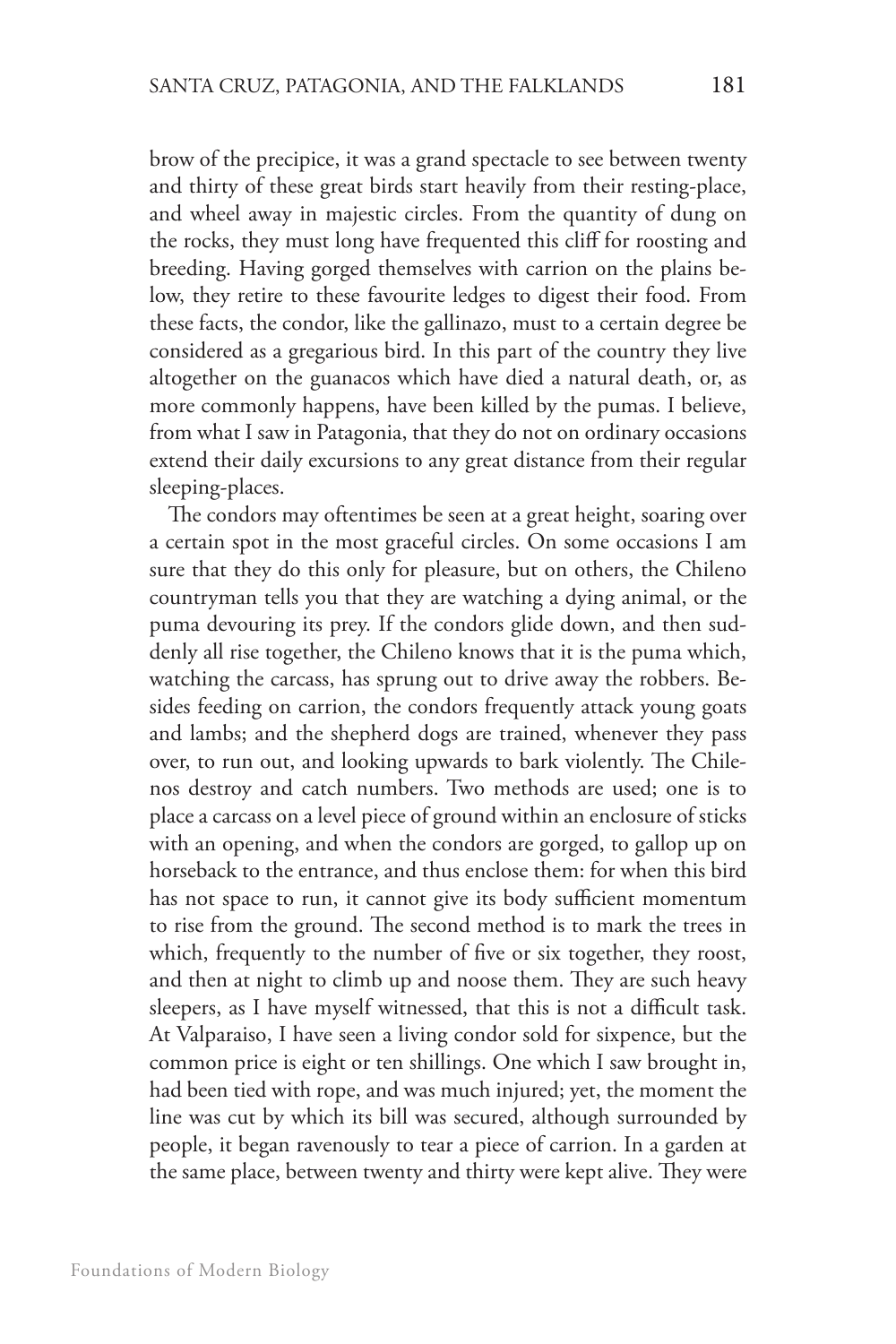fed only once a week, but they appeared in pretty good health.\* The Chileno countrymen assert that the condor will live, and retain its vigour, between five and six weeks without eating: I cannot answer for the truth of this, but it is a cruel experiment, which very likely has been tried.

When an animal is killed in the country, it is well known that the condors, like other carrion-vultures, soon gain intelligence of it, and congregate in an inexplicable manner. In most cases it must not be overlooked, that the birds have discovered their prey, and have picked the skeleton clean, before the flesh is in the least degree tainted. Remembering the experiments of M. Audubon, on the little smelling powers of carrion-hawks, I tried in the above-mentioned garden the following experiment: the condors were tied, each by a rope, in a long row at the bottom of a wall; and having folded up a piece of meat in white paper, I walked backwards and forwards, carrying it in my hand at the distance of about three yards from them, but no notice whatever was taken. I then threw it on the ground, within one yard of an old male bird; he looked at it for a moment with attention, but then regarded it no more. With a stick I pushed it closer and closer, until at last he touched it with his beak; the paper was then instantly torn off with fury, and at the same moment, every bird in the long row began struggling and flapping its wings. Under the same circumstances, it would have been quite impossible to have deceived a dog. The evidence in favour of and against the acute smelling powers of carrion-vultures is singularly balanced. Professor Owen has demonstrated that the olfactory nerves of the turkey-buzzard (Cathartes aura) are highly developed; and on the evening when Mr. Owen's paper was read at the Zoological Society, it was mentioned by a gentleman that he had seen the carrion-hawks in the West Indies on two occasions collect on the roof of a house, when a corpse had become offensive from not having been buried: in this case, the intelligence could hardly have been acquired by sight. On the other hand, besides the experiments of Audubon and that one by myself, Mr. Bachman has tried in the United States many varied plans, showing that neither the turkey-buzzard (the species dissected

I noticed that several hours before any one of the condors died, all the lice, with which it was infested, crawled to the outside feathers. I was assured that this always happened.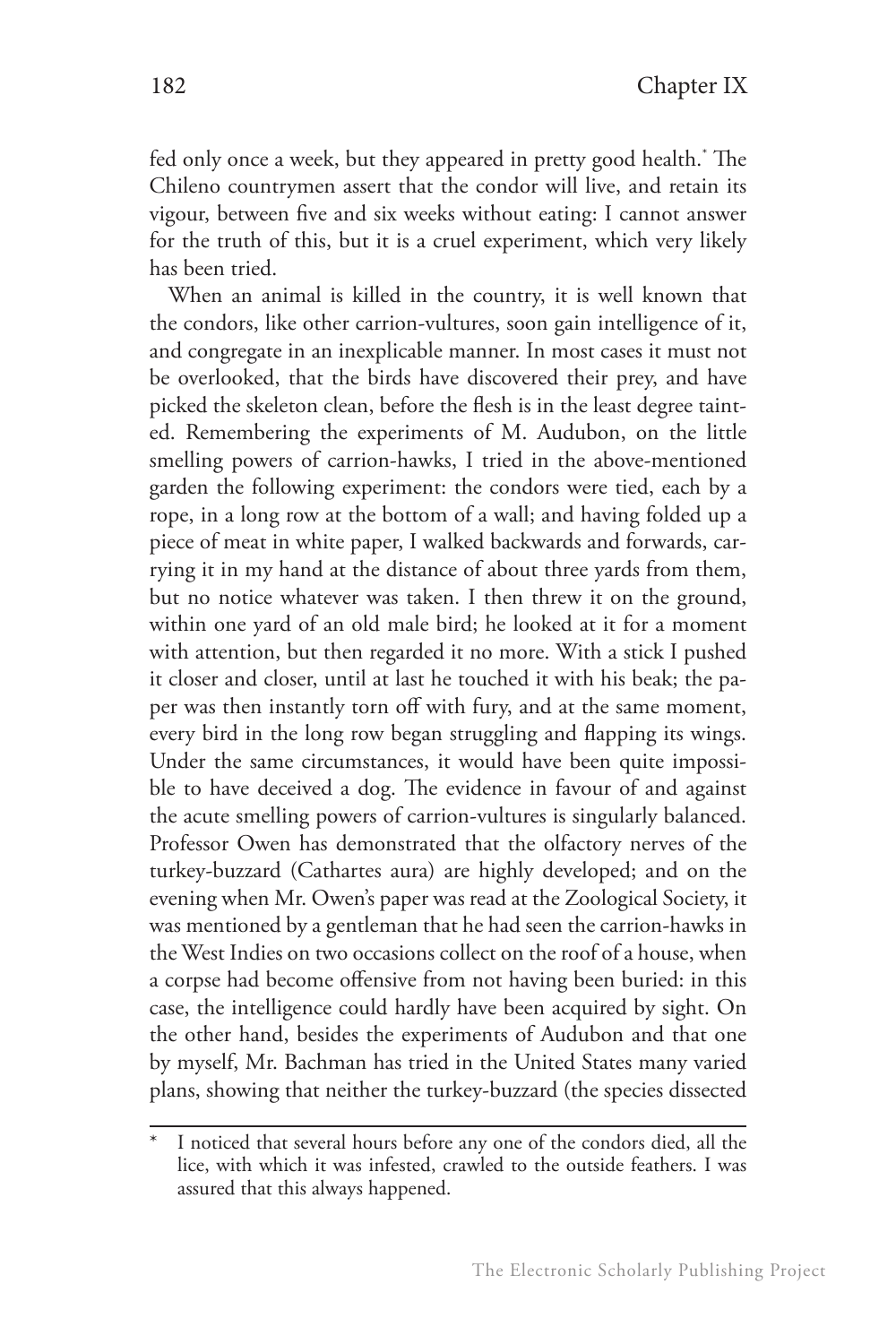by Professor Owen) nor the gallinazo find their food by smell. He covered portions of highly offensive offal with a thin canvass cloth, and strewed pieces of meat on it; these the carrion-vultures ate up, and then remained quietly standing, with their beaks within the eighth of an inch of the putrid mass, without discovering it. A small rent was made in the canvass, and the offal was immediately discovered; the canvass was replaced by a fresh piece, and meat again put on it, and was again devoured by the vultures without their discovering the hidden mass on which they were trampling. These facts are attested by the signatures of six gentlemen, besides that of Mr. Bachman.<sup>\*</sup>

Often when lying down to rest on the open plains, on looking upwards, I have seen carrion-hawks sailing through the air at a great height. Where the country is level I do not believe a space of the heavens, of more than fifteen degrees above the horizon, is commonly viewed with any attention by a person either walking or on horseback. If such be the case, and the vulture is on the wing at a height of between three and four thousand feet, before it could come within the range of vision, its distance in a straight line from the beholder's eye, would be rather more than two British miles. Might it not thus readily be overlooked? When an animal is killed by the sportsman in a lonely valley, may he not all the while be watched from above by the sharp-sighted bird? And will not the manner of its descent proclaim throughout the district to the whole family of carrion-feeders, that their prey is at hand?

When the condors are wheeling in a flock round and round any spot, their flight is beautiful. Except when rising from the ground, I do not recollect ever having seen one of these birds flap its wings. Near Lima, I watched several for nearly half an hour, without once taking off my eyes: they moved in large curves, sweeping in circles, descending and ascending without giving a single flap. As they glided close over my head, I intently watched from an oblique position, the outlines of the separate and great terminal feathers of each wing; and these separate feathers, if there had been the least vibratory movement, would have appeared as if blended together; but they were seen distinct against the blue sky. The head and neck were moved frequently, and apparently with force; and the extended wings seemed to form the fulcrum on which the movements of the neck, body, and

Loudon's Magazine of Nat. Hist., vol. vii.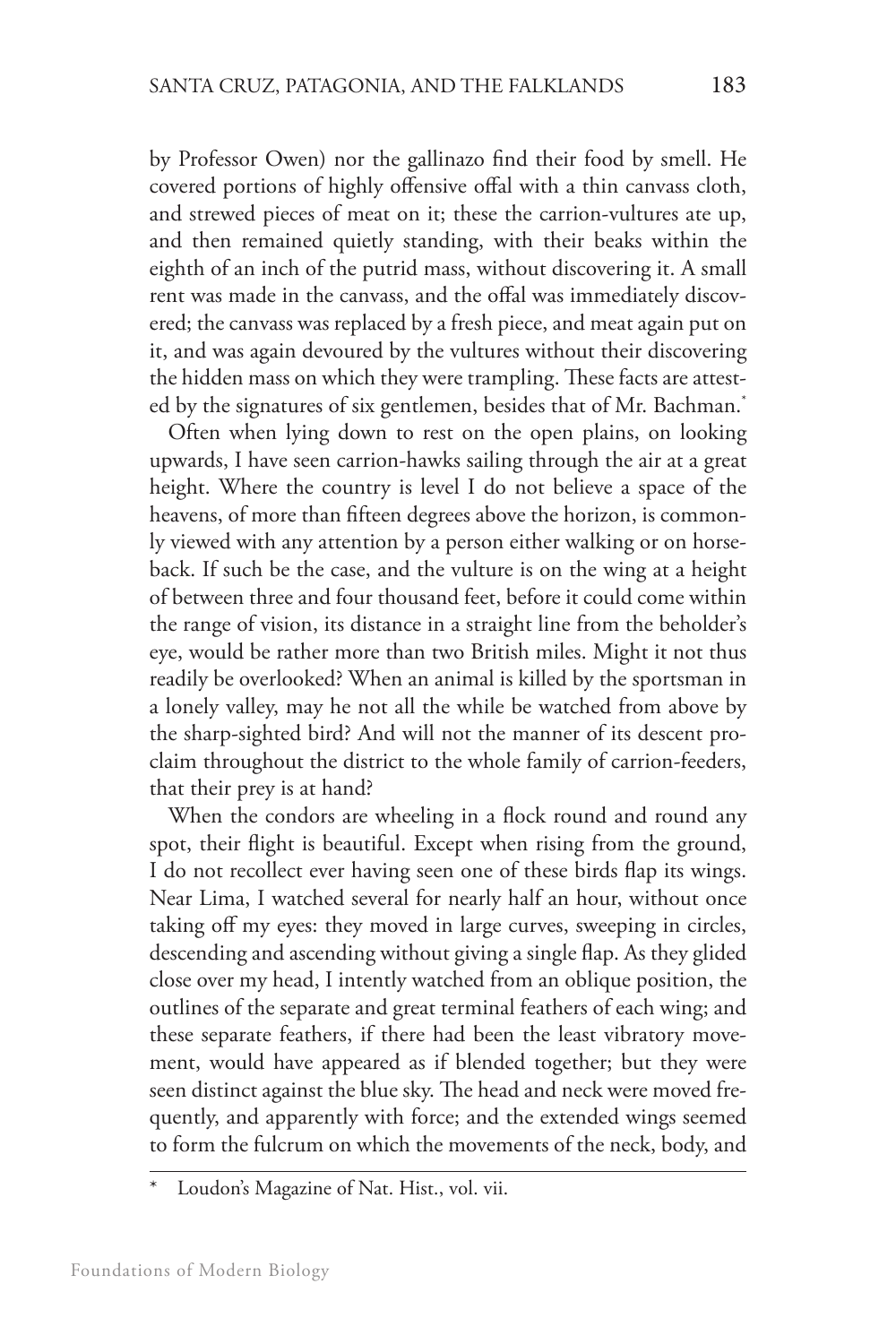tail acted. If the bird wished to descend, the wings were for a moment collapsed; and when again expanded with an altered inclination, the momentum gained by the rapid descent seemed to urge the bird upwards with the even and steady movement of a paper kite. In the case of any bird *soaring*, its motion must be sufficiently rapid, so that the action of the inclined surface of its body on the atmosphere may counterbalance its gravity. The force to keep up the momentum of a body moving in a horizontal plane in the air (in which there is so little friction) cannot be great, and this force is all that is wanted. The movement of the neck and body of the condor, we must suppose, is sufficient for this. However this may be, it is truly wonderful and beautiful to see so great a bird, hour after hour, without any apparent exertion, wheeling and gliding over mountain and river.

*April 29th*.—From some high land we hailed with joy the white summits of the Cordillera, as they were seen occasionally peeping through their dusky envelope of clouds. During the few succeeding days we continued to get on slowly, for we found the river-course very tortuous, and strewed with immense fragments of various ancient slaty rocks, and of granite. The plain bordering the valley had here attained an elevation of about 1100 feet above the river, and its character was much altered. The well-rounded pebbles of porphyry were mingled with many immense angular fragments of basalt and of primary rocks. The first of these erratic boulders which I noticed, was sixty-seven miles distant from the nearest mountain; another which I measured was five yards square, and projected five feet above the gravel. Its edges were so angular, and its size so great, that I at first mistook it for a rock *in situ*, and took out my compass to observe the direction of its cleavage. The plain here was not quite so level as that nearer the coast, but yet it betrayed no signs of any great violence. Under these circumstances it is, I believe, quite impossible to explain the transportal of these gigantic masses of rock so many miles from their parent-source, on any theory except by that of floating icebergs.

During the two last days we met with signs of horses, and with several small articles which had belonged to the Indians—such as parts of a mantle and a bunch of ostrich feathers—but they appeared to have been lying long on the ground. Between the place where the Indians had so lately crossed the river and this neighbourhood, though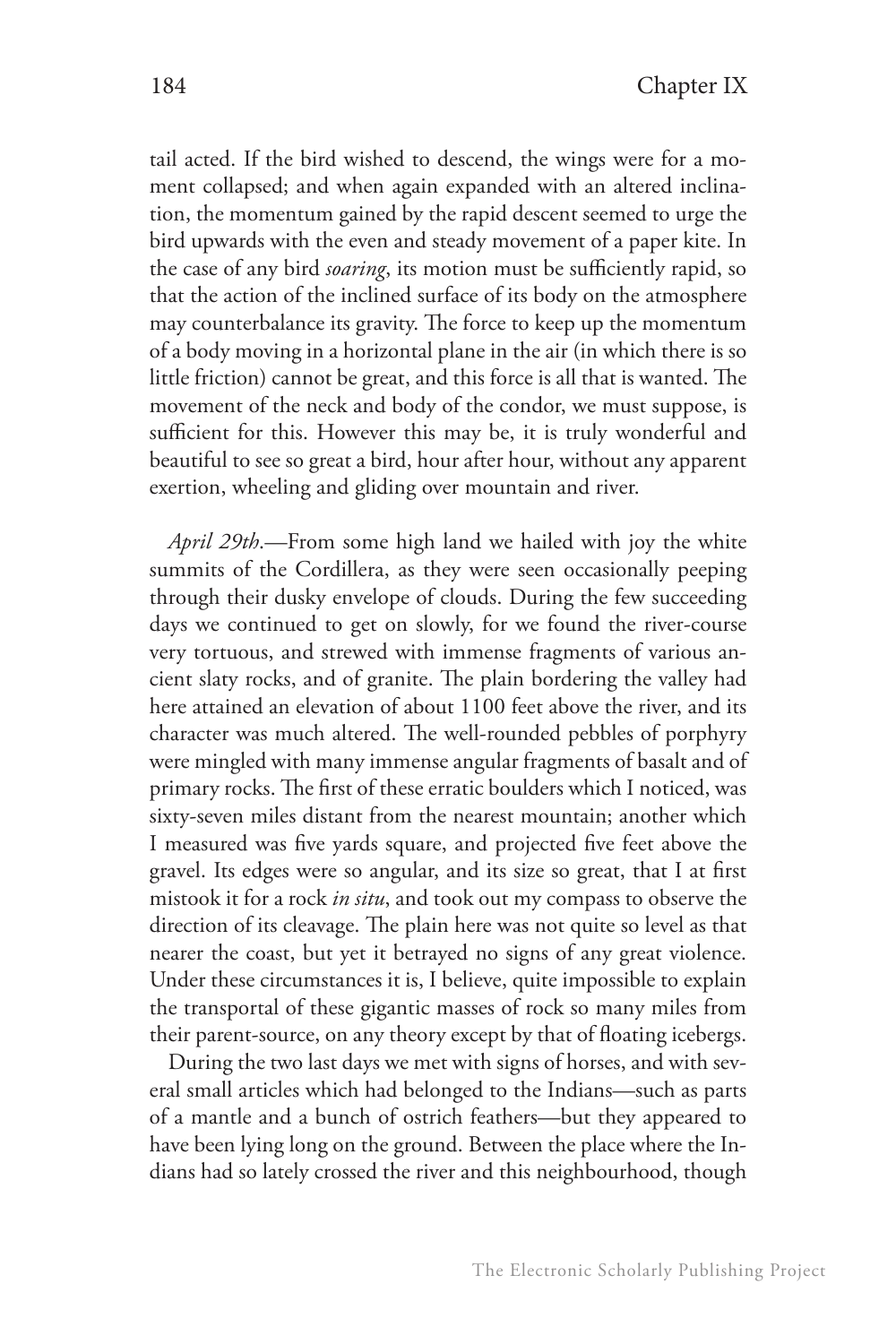so many miles apart, the country appears to be quite unfrequented. At first, considering the abundance of the guanacos, I was surprised at this; but it is explained by the stony nature of the plains, which would soon disable an unshod horse from taking part in the chace. Nevertheless, in two places in this very central region, I found small heaps of stones, which I do not think could have been accidentally thrown together. They were placed on points, projecting over the edge of the highest lava cliff, and they resembled, but on a small scale, those near Port Desire.

*May 4th.*—Captain Fitz Roy determined to take the boats no higher. The river had a winding course, and was very rapid; and the appearance of the country offered no temptation to proceed any further. Everywhere we met with the same productions, and the same dreary landscape. We were now one hundred and forty miles distant from the Atlantic, and about sixty from the nearest arm of the Pacific. The valley in this upper part expanded into a wide basin, bounded on the north and south by the basaltic platforms, and fronted by the long range of the snow-clad Cordillera. But we viewed these grand mountains with regret, for we were obliged to imagine their nature and productions, instead of standing, as we had hoped, on their summits. Besides the useless loss of time which an attempt to ascend the river any higher would have cost us, we had already been for some days on half allowance of bread. This, although really enough for reasonable men, was, after a hard day's march, rather scanty food: a light stomach and an easy digestion are good things to talk about, but very unpleasant in practice.

*5th*.—Before sunrise we commenced our descent. We shot down the stream with great rapidity, generally at the rate of ten knots an hour. In this one day we effected what had cost us five-and-a-half hard days' labour in ascending. On the 8th, we reached the Beagle after our twenty-one days' expedition. Every one, excepting myself, had cause to be dissatisfied; but to me the ascent afforded a most interesting section of the great tertiary formation of Patagonia.

On March 1st, 1833, and again on March 16th, 1834, the Beagle anchored in Berkeley Sound, in East Falkland Island. This archipelago is situated in nearly the same latitude with the mouth of the Strait of Magellan; it covers a space of one hundred and twenty by sixty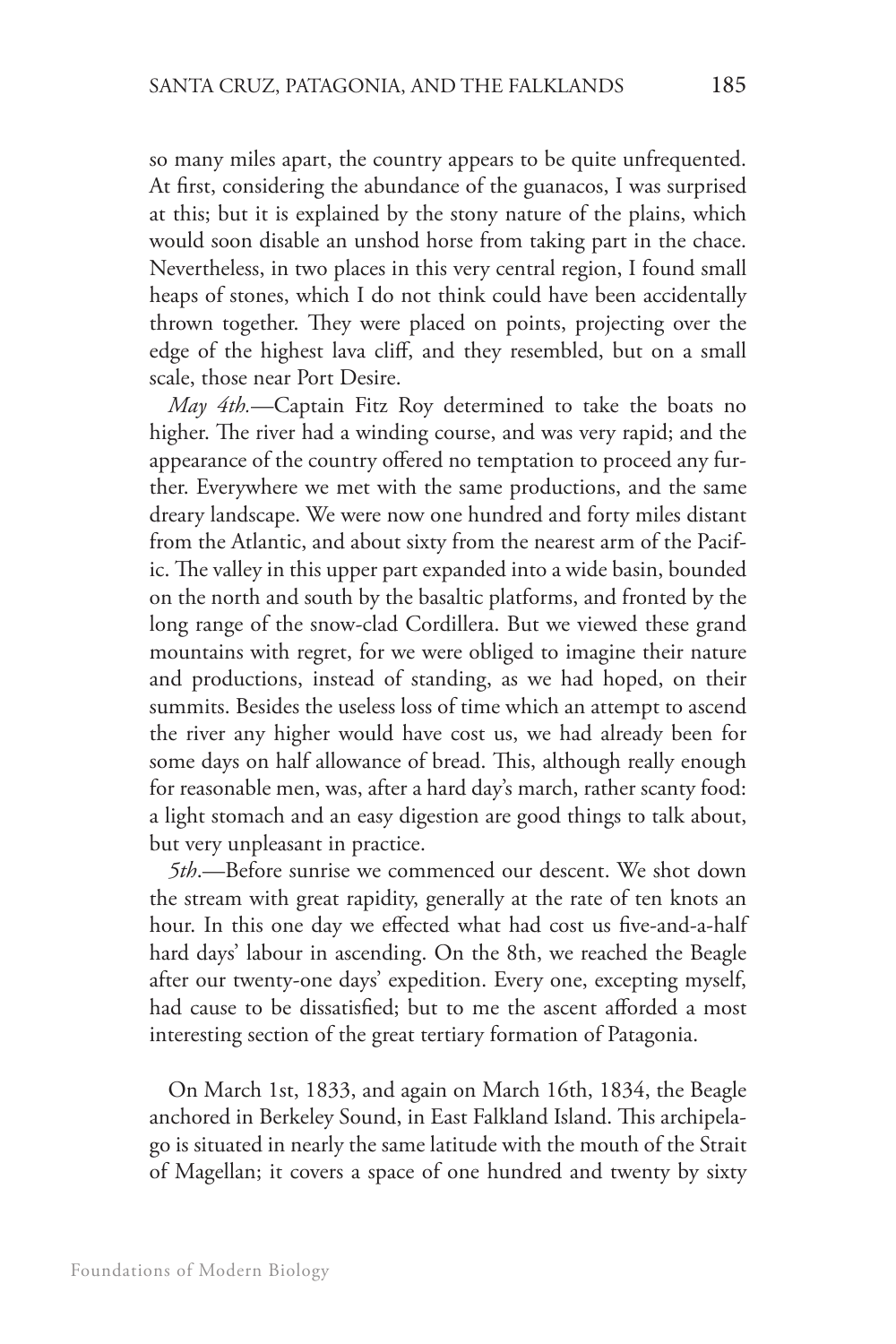geographical miles, and is a little more than half the size of Ireland. After the possession of these miserable islands had been contested by France, Spain, and England, they were left uninhabited. The government of Buenos Ayres then sold there in to a private individual, but likewise used them, as old Spain had done before, for a penal settlement. England claimed her right and seized them. The Englishman who was left in charge of the flag was consequently murdered. A British officer was next sent, unsupported by any power: and when we arrived, we found him in charge of a population, of which rather more than half were runaway rebels and murderers.

The theatre is worthy of the scenes acted on it. An undulating land, with a desolate and wretched aspect, is everywhere covered by a peaty soil and wiry grass, of one monotonous brown colour. Here and there a peak or ridge of grey quartz rock breaks through the smooth surface. Every one has heard of the climate of these regions; it may be compared to that which is experienced at the height of between one and two thousand feet, on the mountains of North Wales; having however less sunshine and less frost, but more wind and rain.<sup>\*</sup>

*16th*.—I will now describe a short excursion which I made round a part of this island. In the morning I started with six horses and two Gauchos: the latter were capital men for the purpose, and well accustomed to living on their own resources. The weather was very boisterous and cold, with heavy hail-storms. We got on, however, pretty well, but, except the geology, nothing could be less interesting than our day's ride. The country is uniformly the same undulating moorland; the surface being covered by light brown withered grass and a few very small shrubs, all springing out of an elastic peaty soil. In the valleys here and there might be seen a small flock of wild geese, and everywhere the ground was so soft that the snipe were able to feed. Besides these two birds there were few others. There is one main range of hills, nearly two thousand feet in height, and composed of quartz rock, the rugged and barren crests of which gave us some

From accounts published since our voyage, and more especially from several interesting letters from Capt. Sulivan, R.N., employed on the survey, it appears that we took an exaggerated view of the badness of the climate of these islands. But when I reflect on the almost universal covering of peat, and on the fact of wheat seldom ripening here, I can hardly believe that the climate in summer is so fine and dry as it has lately been represented.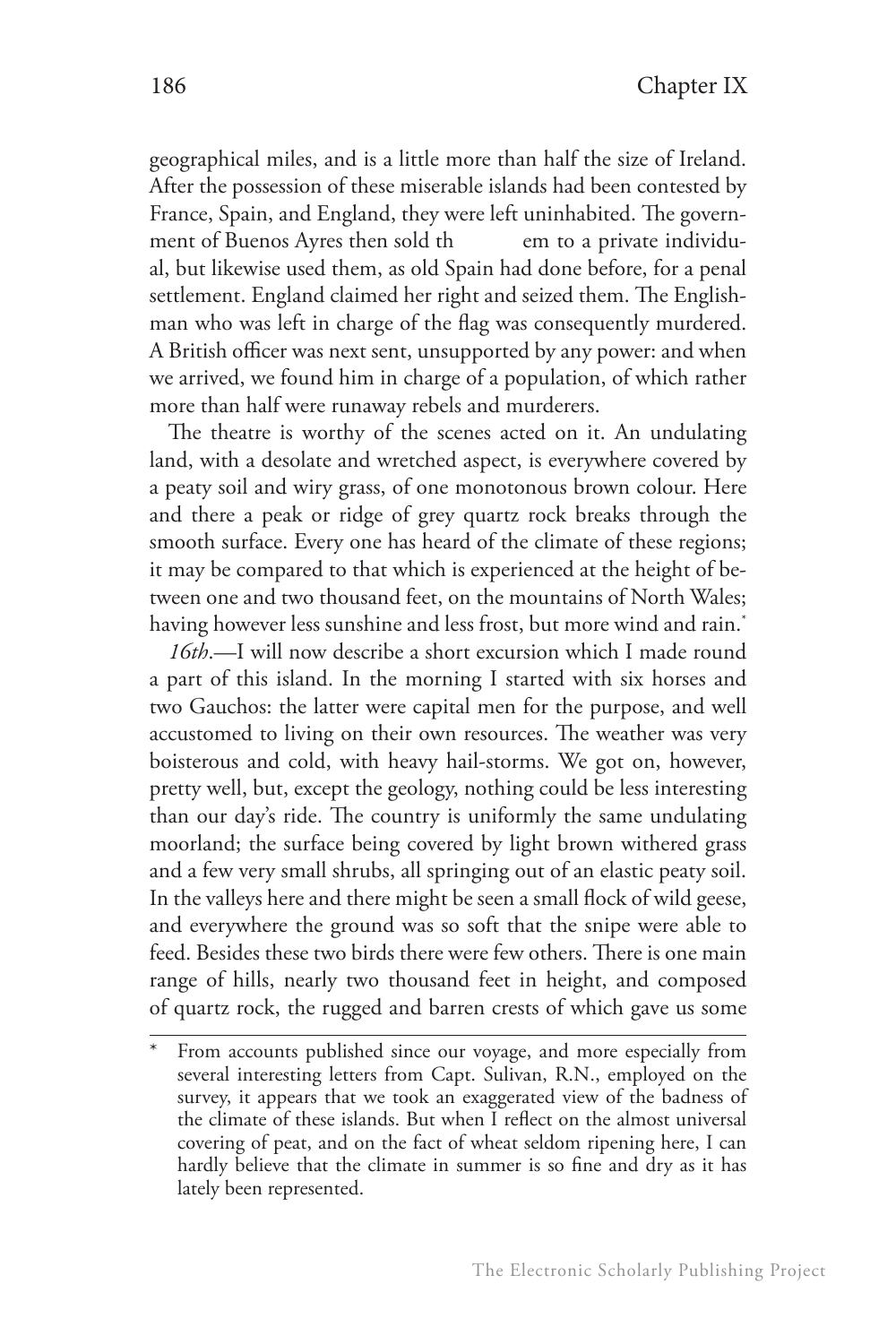trouble to cross. On the south side we came to the best country for wild cattle; we met, however, no great number, for they had been lately much harassed.

In the evening we came across a small herd. One of my companions, St. Jago by name, soon separated a fat cow; he threw the bolas, and it struck her legs, but failed in becoming entangled. Then dropping his hat to mark the spot where the balls were left, while at full gallop, he uncoiled his lazo, and after a most severe chace, again came up to the cow, and caught her round the horns. The other Gaucho had gone on ahead with the spare horses, so that St. Jago had some difficulty in killing the furious beast. He managed to get her on a level piece of ground, by taking advantage of her as often as she rushed at him; and when she would not move, my horse, from having been trained, would canter up, and with his chest give her a violent push. But when on level ground it does not appear an easy job for one man to kill a beast mad with terror. Nor would it be so, if the horse, when left to itself without its rider, did not soon learn, for its own safety, to keep the lazo tight; so that, if the cow or ox moves forward, the horse moves just as quickly forward; otherwise, it stands motionless leaning on one side. This horse, however, was a young one, and would not stand still, but gave in to the cow as she struggled. It was admirable to see with what dexterity St. Jago dodged behind the beast, till at last he contrived to give the fatal touch to the main tendon of the hind leg; after which, without much difficulty, he drove his knife into the head of the spinal marrow, and the cow dropped as if struck by lightning. He cut off pieces of flesh with the skin to it, but without any bones, sufficient for our expedition. We then rode on to our sleeping-place, and had for supper 'carne con cuero,' or meat roasted with the skin on it. This is as superior to common beef as venison is to mutton. A large circular piece taken from the back is roasted on the embers with the hide downwards and in the form of a saucer, so that none of the gravy is lost. If any worthy alderman had supped with us that evening, 'carne con cuero,' without doubt, would soon have been celebrated in London.

During the night it rained, and the next day (17th) was very stormy, with much hail and snow. We rode across the island to the neck of land which joins the Rincon del Toro (the great peninsula at the S.W. extremity) to the rest of the island. From the great number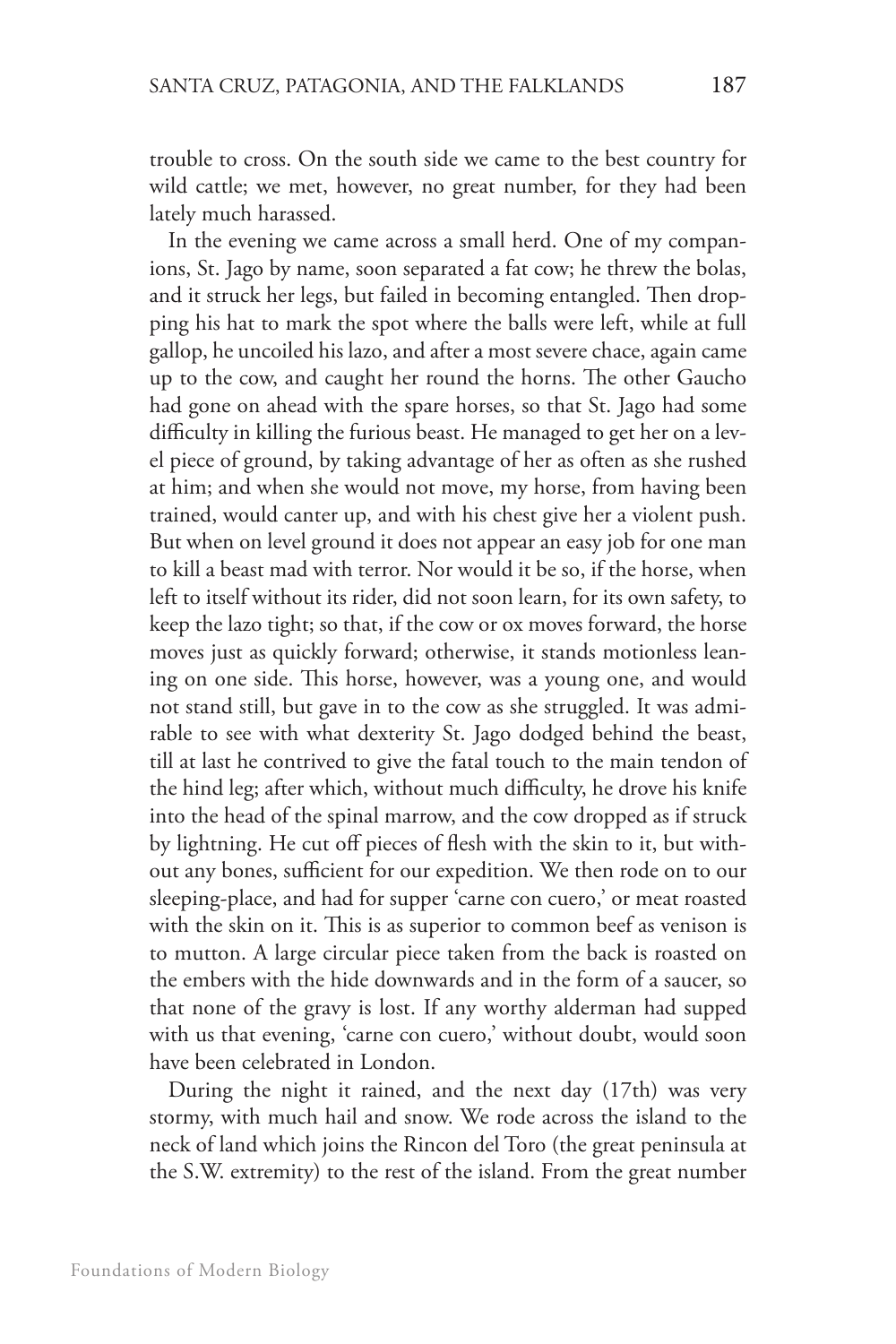of cows which have been killed, there is a large proportion of bulls. These wander about single, or two and three together, and are very savage. I never saw such magnificent beasts; they equalled in the size of their huge heads and necks the Grecian marble sculptures. Capt. Sulivan informs me that the hide of an average-sized bull weighs forty-seven pounds, whereas a hide of this weight, less thoroughly dried, is considered as a very heavy one at Monte Video. The young bulls generally run away for a short distance; but the old ones do not stir a step, except to rush at man and horse; and many horses have been thus killed. An old bull crossed a boggy stream, and took his stand on the opposite side to us; we in vain tried to drive him away, and failing, were obliged to make a large circuit. The Gauchos in revenge determined to emasculate him and render him for the future harmless. It was very interesting to see how art completely mastered force. One lazo was thrown over his horns as he rushed at the horse, and another round his hind legs: in a minute the monster was stretched powerless on the ground. After the lazo has once been drawn tightly round the horns of a furious animal, it does not at first appear an easy thing to disengage it again without killing the beast; nor, I apprehend, would it be so if the man was by himself. By the aid, however, of a second person throwing his lazo so as to catch both hind legs, it is quickly managed: for the animal, as long as its hind legs are kept outstretched, is quite helpless, and the first man can with his hands loosen his lazo from the horns, and then quietly mount his horse; but the moment the second man, by backing ever so little, relaxes the strain, the lazo slips off the legs of the struggling beast, which then rises free, shakes himself, and vainly rushes at his antagonist.

During our whole ride we saw only one troop of wild horses. These animals, as well as the cattle, were introduced by the French in 1764, since which time both have greatly increased. It is a curious fact, that the horses have never left the eastern end of the island, although there is no natural boundary to prevent them from roaming, and that part of the island is not more tempting than the rest. The Gauchos whom I asked, though asserting this to be the case, were unable to account for it, except from the strong attachment which horses have to any locality to which they are accustomed. Considering that the island does not appear fully stocked, and that there are no beasts of prey, I was particularly curious to know what has checked their originally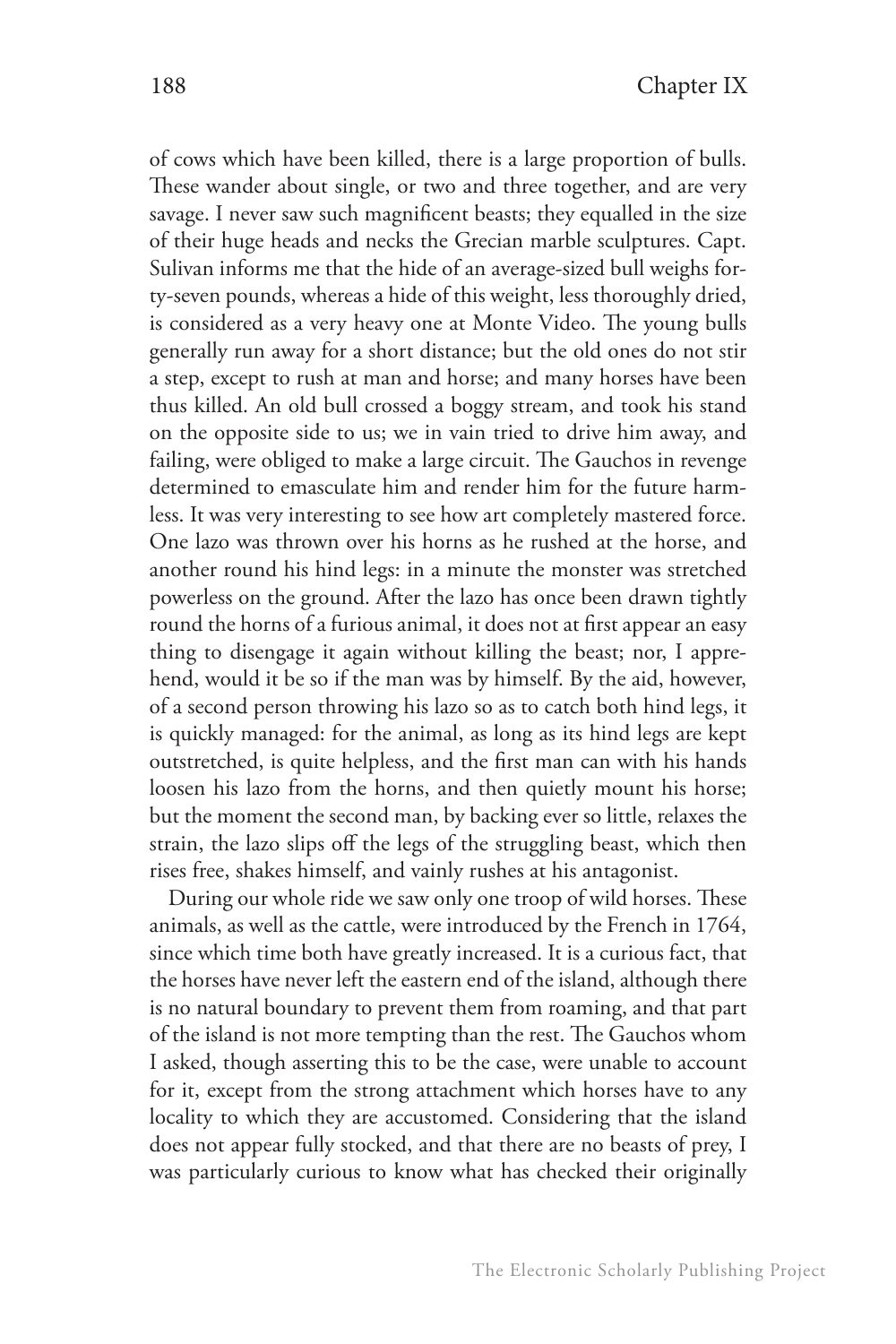rapid increase. That in a limited island some check would sooner or later supervene, is inevitable; but why has the increase of the horse been checked sooner than that of the cattle? Capt. Sulivan has taken much pains for me in this inquiry. The Gauchos employed here attribute it chiefly to the stallions constantly roaming from place to place, and compelling the mares to accompany them, whether or not the young foals are able to follow. One Gaucho told Capt. Sulivan that he had watched a stallion for a whole hour, violently kicking and biting a mare till he forced her to leave her foal to its fate. Capt. Sulivan can so far corroborate this curious account, that he has several times found young foals dead, whereas he has never found a dead calf. Moreover, the dead bodies of full-grown horses are more frequently found, as if more subject to disease or accidents, than those of the cattle. From the softness of the ground their hoofs often grow irregularly to a great length, and this causes lameness. The predominant colours are roan and iron-grey. All the horses bred here, both tame and wild, are rather small-sized, though generally in good condition; and they have lost so much strength, that they are unfit to be used in taking wild cattle with the lazo: in consequence, it is necessary to go to the great expense of importing fresh horses from the Plata. At some future period the southern hemisphere probably will have its breed of Falkland ponies, as the northern has its Shetland breed.

The cattle, instead of having degenerated like the horses, seem, as before remarked, to have increased in size; and they are much more numerous than the horses. Capt. Sulivan informs me that they vary much less in the general form of their bodies and in the shape of their horns than English cattle. In colour they differ much; and it is a remarkable circumstance, that in different parts of this one small island, different colours predominate. Round Mount Usborne, at a height of from 1000 to 1500 feet above the sea, about half of some of the herds are mouse or lead-coloured, a tint which is not common in other parts of the island. Near Port Pleasant dark brown prevails, whereas south of Choiseul Sound (which almost divides the island into two parts), white beasts with black heads and feet are the most common: in all parts black, and some spotted animals may be observed. Capt. Sulivan remarks, that the difference in the prevailing colours was so obvious, that in looking for the herds near Port Pleasant, they appeared from a long distance like black spots, whilst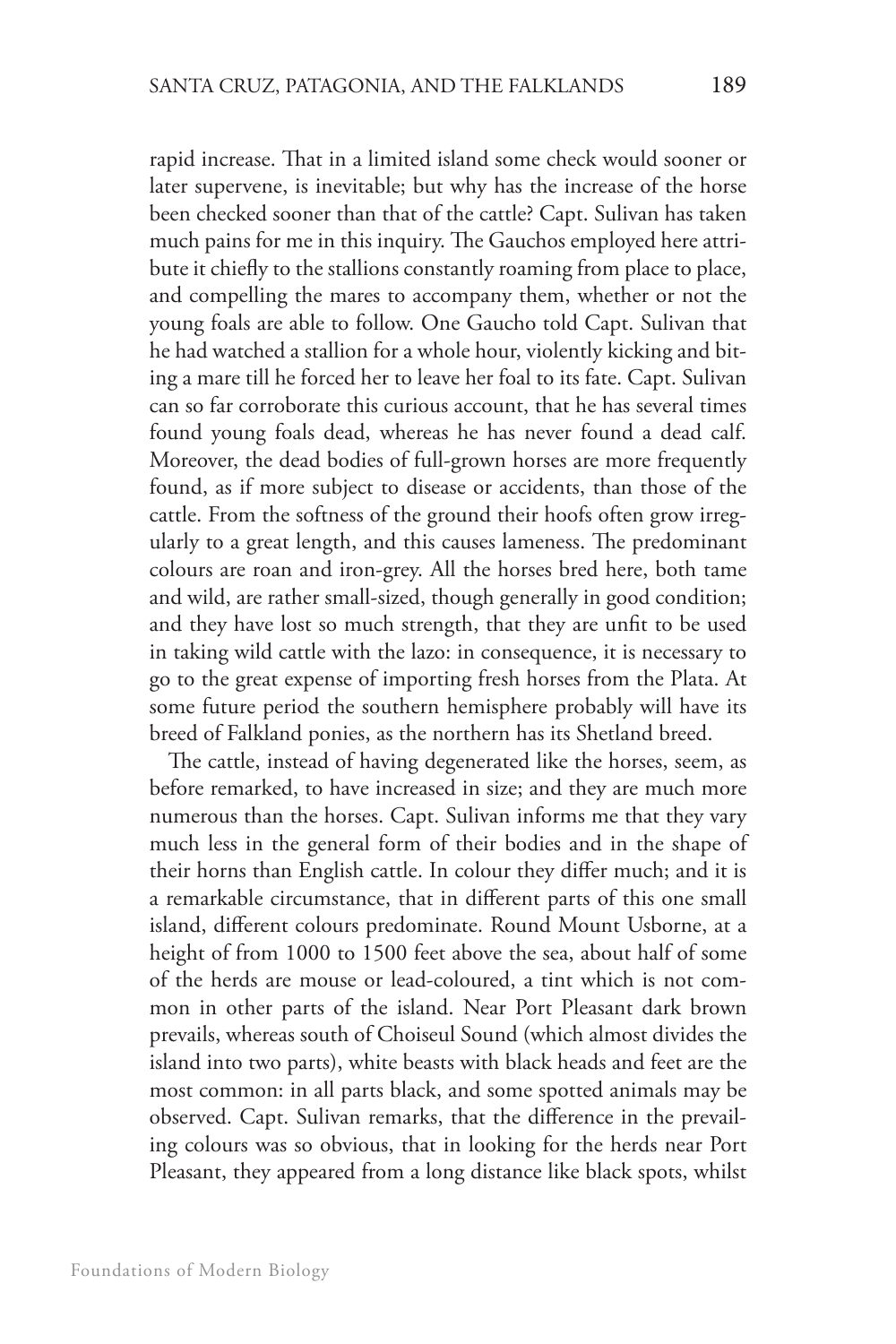south of Choiseul Sound they appeared like white spots on the hillsides. Capt. Sulivan thinks that the herds do not mingle; and it is a singular fact, that the mouse-coloured cattle, though living on the high land, calve about a month earlier in the season than the other coloured beasts on the lower land. It is interesting thus to find the once domesticated cattle breaking into three colours, of which some one colour would in all probability ultimately prevail over the others, if the herds were left undisturbed for the next several centuries.

The rabbit is another animal which has been introduced, and has succeeded very well; so that they abound over large parts of the island. Yet, like the horses, they are confined within certain limits; for they have not crossed the central chain of hills, nor would they have extended even so far as its base, if, as the Gauchos informed me, small colonies had not been carried there. I should not have supposed that these animals, natives of northern Africa, could have existed in a climate so humid as this, and which enjoys so little sunshine that even wheat ripens only occasionally. It is asserted that in Sweden, which any one would have thought a more favourable climate, the rabbit cannot live out of doors. The first few pair, moreover, had here to contend against pre-existing enemies, in the fox and some large hawks. The French naturalists have considered the black variety a distinct species, and called it Lepus Magellanicus.<sup>\*</sup> They imagined that Magellan, when talking of an animal under the name of 'conejos' in the Strait of Magellan, referred to this species; but he was alluding to a small cavy, which to this day is thus called by the Spaniards. The Gauchos laughed at the idea of the black kind being different from the grey, and they said that at all events it had not extended its range any further than the grey kind; that the two were never found separate; and that they readily bred together, and produced piebald offspring. Of the latter I now possess a specimen, and it is marked about the head differently from the French specific description. This circumstance shows how cautious naturalists

Lesson's Zoology of the Voyage of the Coquille, tom. i. p. 168. All the early voyagers, and especially Bougainville, distinctly state that the wolflike fox was the only native animal on the island. The distinction of the rabbit as a species, is taken from peculiarities in the fur, from the shape of the head, and from the shortness of the ears. I may here observe that the difference between the Irish and English hare rests upon nearly similar characters, only more strongly marked.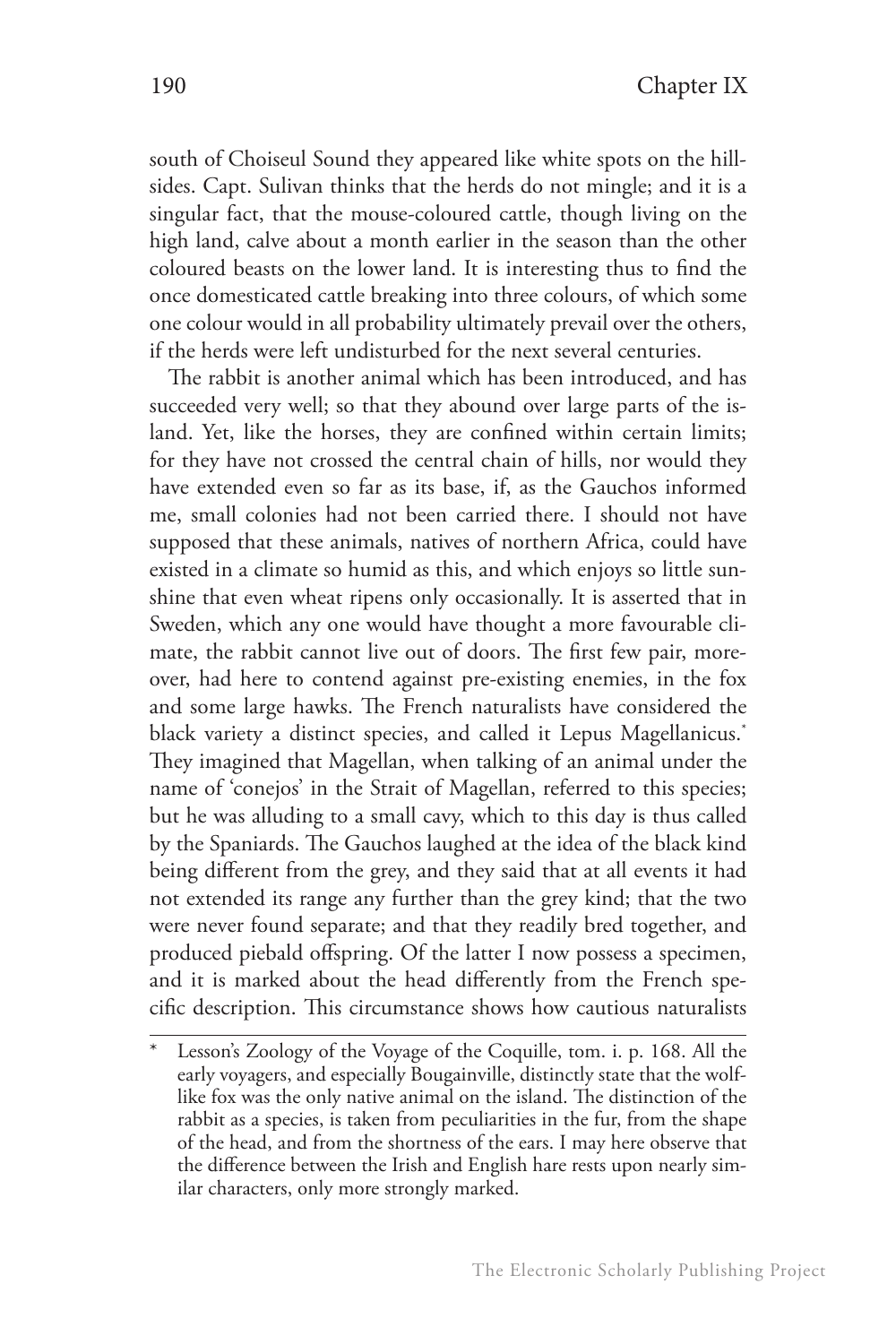should be in making species; for even Cuvier, on looking at the skull of one of these rabbits, thought it was probably distinct!

The only quadruped native to the island\* is a large wolf-like fox (Canis antarcticus), which is common to both East and West Falkland. I have no doubt it is a peculiar species, and confined to this archipelago; because many sealers, Gauchos, and Indians, who have visited these islands, all maintain that no such animal is found in any part of South America. Molina, from a similarity in habits, thought that this was the same with his "culpeu;"† but I have seen both, and they are quite distinct. These wolves are well known, from Byron's account of their tameness and curiosity, which the sailors, who ran into the water to avoid them, mistook for fierceness. To this day their manners remain the same. They have been observed to enter a tent, and actually pull some meat from beneath the head of a sleeping seaman. The Gauchos also have frequently in the evening killed them, by holding out a piece of meat in one hand, and in the other a knife ready to stick them. As far as I am aware, there is no other instance in any part of the world, of so small a mass of broken land, distant from a continent, possessing so large an aboriginal quadruped peculiar to itself. Their numbers have rapidly decreased; they are already banished from that half of the island which lies to the eastward of the neck of land between St. Salvador Bay and Berkeley Sound. Within a very few years after these islands shall have become regularly settled, in all probability this fox will be classed with the dodo, as an animal which has perished from the face of the earth.

At night (17th) we slept on the neck of land at the head of Choiseul Sound, which forms the south-west peninsula. The valley was pretty well sheltered from the cold wind; but there was very little brushwood for fuel. The Gauchos, however, soon found what, to my great surprise, made nearly as hot a fire as coals; this was the skeleton of a bullock lately killed, from which the flesh had been picked by the carrion-hawks. They told me that in winter they often killed a

I have reason, however, to suspect that there is a field-mouse. The common European rat and mouse have roamed far from the habitations of the settlers. The common hog has also run wild on one islet: all are of a black colour: the boars are very fierce, and have great tusks.

<sup>†</sup> The "culpeu" is the Canis Magellanicus brought home by Captain King from the Strait of Magellan. It is common in Chile.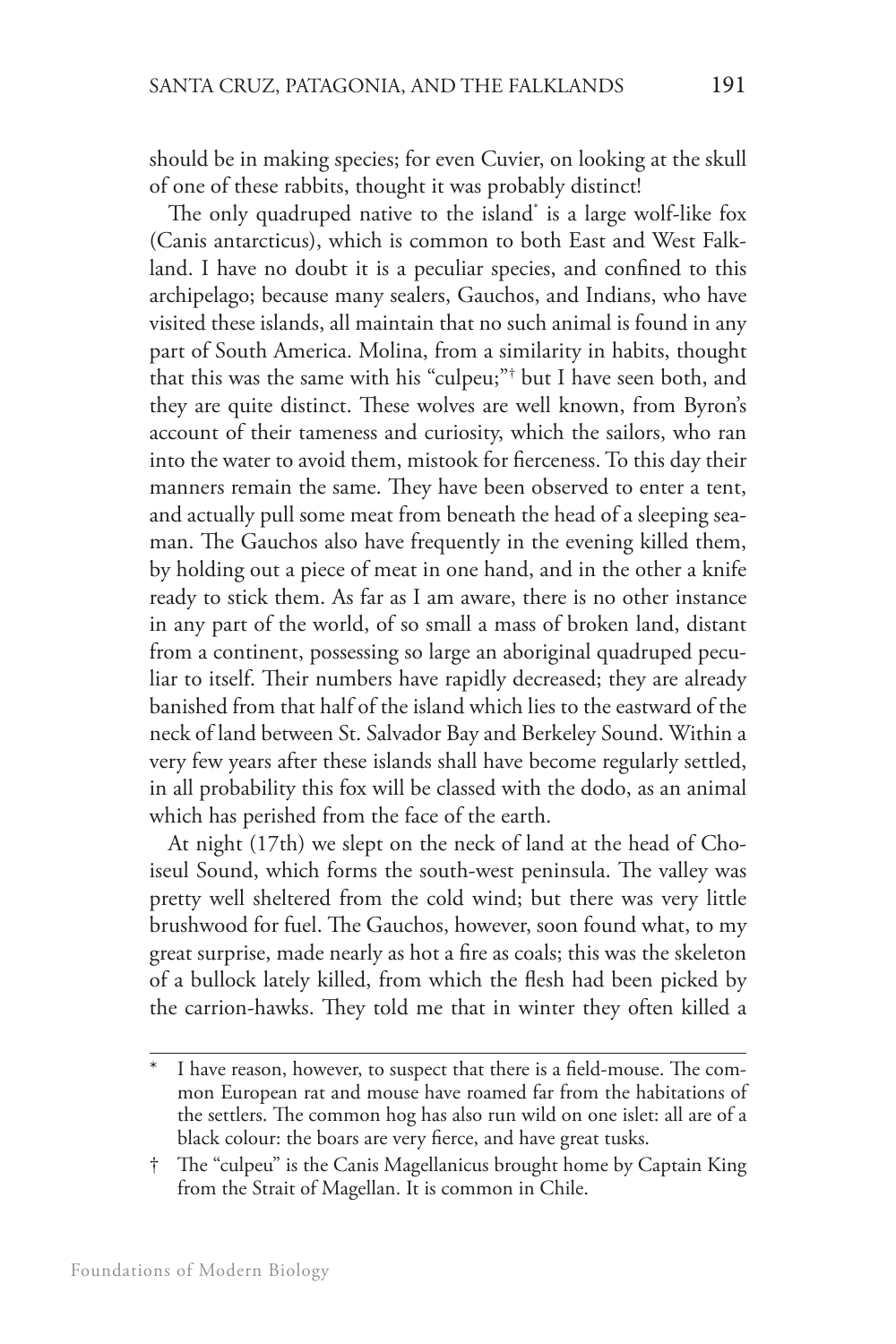beast, cleaned the flesh from the bones with their knives, and then with these same bones roasted the meat for their suppers.

*18th*.—It rained during nearly the whole day. At night we managed, however, with our saddle-cloths to keep ourselves pretty well dry and warm; but the ground on which we slept was on each occasion nearly in the state of a bog, and there was not a dry spot to sit down on after our day's ride. I have in another part stated how singular it is that there should be absolutely no trees on these islands, although Tierra del Fuego is covered by one large forest. The largest bush in the island (belonging to the family of Compositæ) is scarcely so tall as our gorse. The best fuel is afforded by a green little bush about the size of common heath, which has the useful property of burning while fresh and green. It was very surprising to see the Gauchos, in the midst of rain and everything soaking wet, with nothing more than a tinder-box and piece of rag, immediately make a fire. They sought beneath the tufts of grass and bushes for a few dry twigs, and these they rubbed into fibres; then surrounding them with coarser twigs, something like a bird's nest, they put the rag with its spark of fire in the middle and covered it up. The nest being then held up to the wind, by degrees it smoked more and more, and at last burst out in flames. I do not think any other method would have had a chance of succeeding with such damp materials.

*19th*.—Each morning, from not having ridden for some time previously, I was very stiff. I was surprised to hear the Gauchos, who have from infancy almost lived on horseback, say that, under similar circumstances, they always suffer. St. Jago told me, that having been confined for three months by illness, he went out hunting wild cattle, and in consequence, for the next two days, his thighs were so stiff that he was obliged to lie in bed. This shows that the Gauchos, although they do not appear to do so, yet really must exert much muscular effort in riding. The hunting wild cattle, in a country so difficult to pass as this is on account of the swampy ground, must be very hard work. The Gauchos say they often pass at full speed over ground which would be impassable at a slower pace; in the same manner as a man is able to skate over thin ice. When hunting, the party endeavours to get as close as possible to the herd without being discovered. Each man carries four or five pair of the bolas; these he throws one after the other at as many cattle, which, when once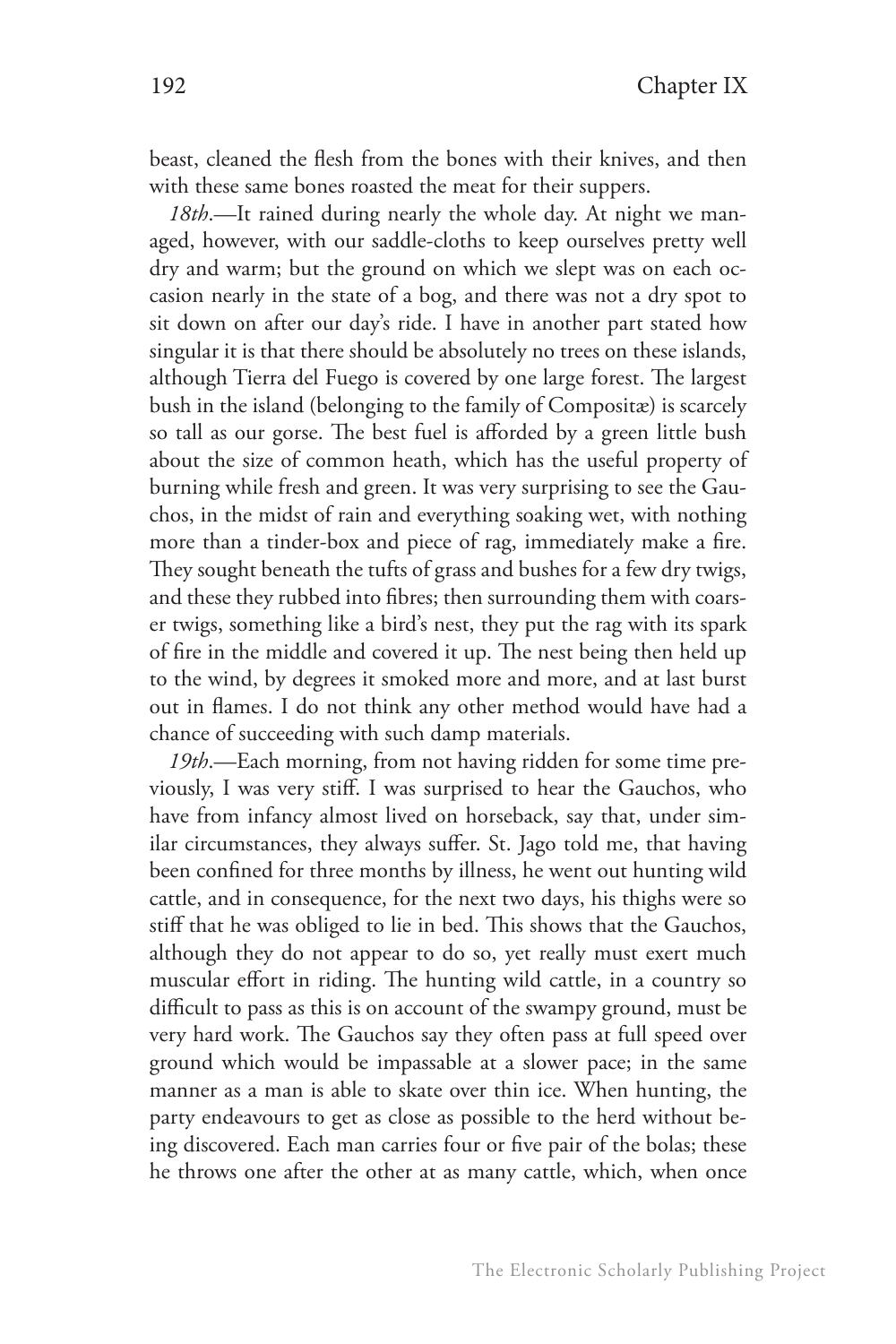entangled, are left for some days, till they become a little exhausted by hunger and struggling. They are then let free and driven towards a small herd of tame animals, which have been brought to the spot on purpose. From their previous treatment, being too much terrified to leave the herd, they are easily driven, if their strength last out, to the settlement.

The weather continued so very bad that we determined to make a push, and try to reach the vessel before night. From the quantity of rain which had fallen, the surface of the whole country was swampy. I suppose my horse fell at least a dozen times, and sometimes the whole six horses were floundering in the mud together. All the little streams are bordered by soft peat, which makes it very difficult for the horses to leap them without falling. To complete our discomforts we were obliged to cross the head of a creek of the sea, in which the water was as high as our horses' backs; and the little waves, owing to the violence of the wind, broke over us, and made us very wet and cold. Even the iron-framed Gauchos professed themselves glad when they reached the settlement, after our little excursion.

The geological structure of these islands is in most respects simple. The lower country consists of clay-slate and sandstone, containing fossils, very closely related to, but not identical with, those found in the Silurian formations of Europe; the hills are formed of white granular quartz rock. The strata of the latter are frequently arched with perfect symmetry, and the appearance of some of the masses is in consequence most singular. Pernety\* has devoted several pages to the description of a Hill of Ruins, the successive strata of which he has justly compared to the seats of an amphitheatre. The quartz rock must have been quite pasty when it underwent such remarkable flexures without being shattered into fragments. As the quartz insensibly passes into the sandstone, it seems probable that the former owes its origin to the sandstone having been heated to such a degree that it became viscid, and upon cooling crystallized. While in the soft state it must have been pushed up through the overlying beds.

In many parts of the island the bottoms of the valleys are covered in an extraordinary manner by myriads of great loose angular fragments of the quartz rock, forming "streams of stones." These have

Pernety, Voyage aux Isles Malouines, p. 526.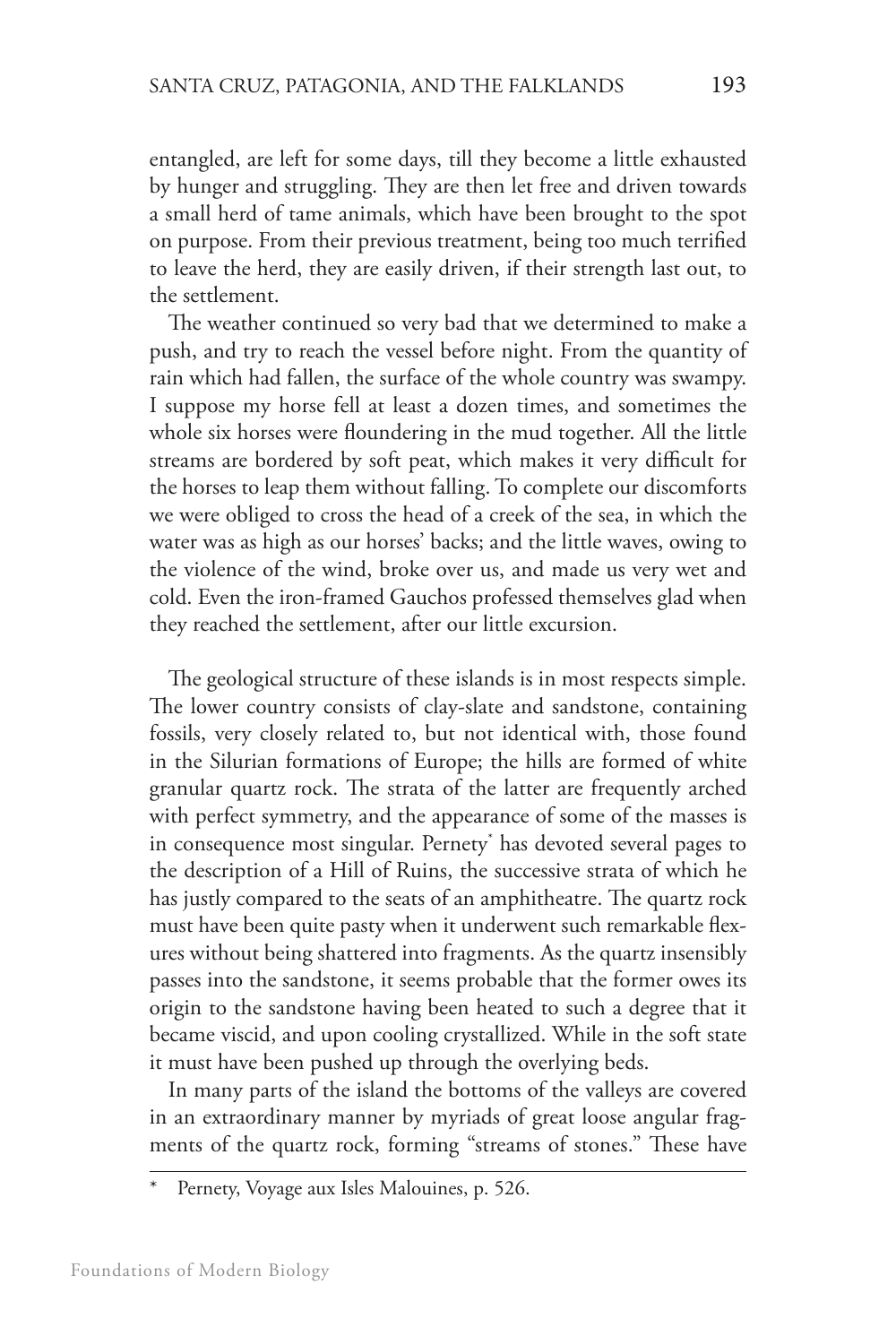been mentioned with surprise by every voyager since the time of Pernety. The blocks are not waterworn, their angles being only a little blunted; they vary in size from one or two feet in diameter to ten, or even more than twenty times as much. They are not thrown together into irregular piles, but are spread out into level sheets or great streams. It is not possible to ascertain their thickness, but the water of small streamlets can be heard trickling through the stones many feet below the surface. The actual depth is probably great, because the crevices between the lower fragments must long ago have been filled up with sand. The width of these sheets of stones varies from a few hundred feet to a mile; but the peaty soil daily encroaches on the borders, and even forms islets wherever a few fragments happen to lie close together. In a valley south of Berkeley Sound, which some of our party called the "great valley of fragments," it was necessary to cross an uninterrupted band half a mile wide, by jumping from one pointed stone to another. So large were the fragments, that being overtaken by a shower of rain, I readily found shelter beneath one of them.

Their little inclination is the most remarkable circumstance in these "streams of stones." On the hill-sides I have seen them sloping at an angle of ten degrees with the horizon; but in some of the level, broad-bottomed valleys, the inclination is only just sufficient to be clearly perceived. On so rugged a surface there was no means of measuring the angle; but to give a common illustration, I may say that the slope would not have checked the speed of an English mail-coach. In some places, a continuous stream of these fragments followed up the course of a valley, and even extended to the very crest of the hill. On these crests huge masses, exceeding in dimensions any small building, seemed to stand arrested in their headlong course: there, also, the curved strata of the archways lay piled on each other, like the ruins of some vast and ancient cathedral. In endeavouring to describe these scenes of violence one is tempted to pass from one simile to another. We may imagine that streams of white lava had flowed from many parts of the mountains into the lower country, and that when solidified they had been rent by some enormous convulsion into myriads of fragments. The expression "streams of stones," which immediately occurred to every one, conveys the same idea. These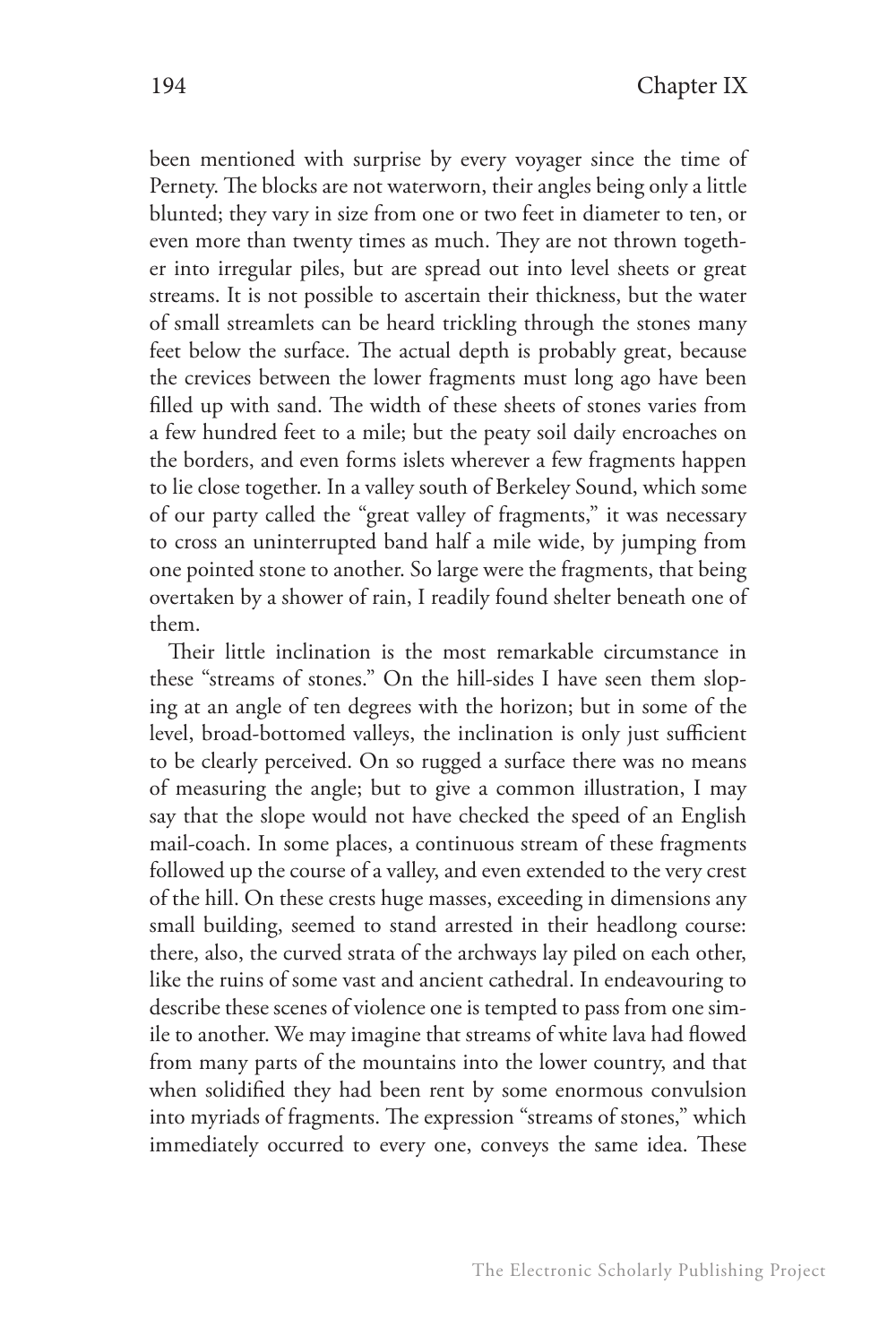scenes are on the spot rendered more striking by the contrast of the low, rounded forms of the neighbouring hills.

I was interested by finding on the highest peak of one range (about 700 feet above the sea) a great arched fragment, lying on its convex side, or back downwards. Must we believe that it was fairly pitched up in the air, and thus turned? Or, with more probability, that there existed formerly a part of the same range more elevated than the point on which this monument of a great convulsion of nature now lies. As the fragments in the valleys are neither rounded nor the crevices filled up with sand, we must infer that the period of violence was subsequent to the land having been raised above the waters of the sea. In a transverse section within these valleys, the bottom is nearly level, or rises but very little towards either side. Hence the fragments appear to have travelled from the head of the valley; but in reality it seems more probable that they have been hurled down from the nearest slopes; and that since, by a vibratory movement of overwhelming force,\* the fragments have been levelled into one continuous sheet. If during the earthquake† which in 1835 overthrew Concepcion, in Chile, it was thought wonderful that small bodies should have been pitched a few inches from the ground, what must we say to a movement which has caused fragments many tons in weight, to move onwards like so much sand on a vibrating board, and find their level? I have seen, in the Cordillera of the Andes, the evident marks where stupendous mountains have been broken into pieces like so much thin crust, and the strata thrown on their vertical edges; but never did any scene, like these "streams of stones," so forcibly convey to my mind the idea of a convulsion, of which in historical records we might in vain seek for any counterpart: yet the progress of knowledge will probably some day give a simple explanation of this phenomenon, as it already has of the so long-thought

<sup>&</sup>quot;Nous n'avons pas été moins saisis d'étonnement  $\tilde{A}$  la v $\tilde{A}$ »e de l'innombrable quantité de pierres de toutes grandeurs, bouleversées les unes sur les autres, et cependant rangées, comme si elles avoient été amoncelées négligemment pour remplir des ravins. On ne se lassoit pas d'admirer les effets prodigieux de la nature."—*Pernety*, p. 526.

<sup>†</sup> An inhabitant of Mendoza, and hence well capable of judging, assured me that, during the several years he had resided on these islands, he had never felt the slightest shock of an earthquake.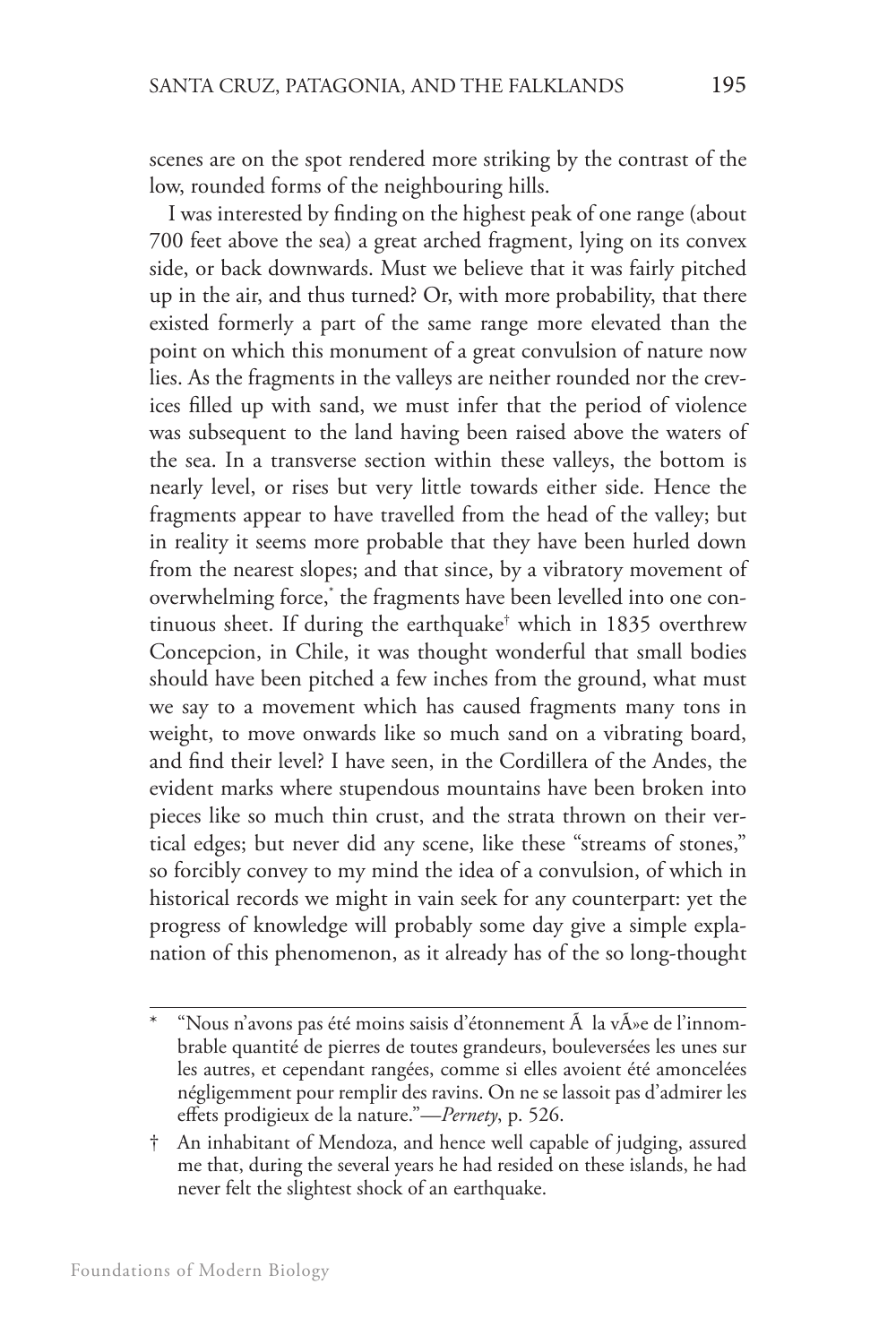inexplicable transportal of the erratic boulders, which are strewed over the plains of Europe.

I have little to remark on the zoology of these islands. I have before described the carrion-vulture or Polyborus. There are some other hawks, owls, and a few small land-birds. The waterfowl are particularly numerous, and they must formerly, from the accounts of the old navigators, have been much more so. One day I observed a cormorant playing with a fish which it had caught. Eight times successively the bird let its prey go, then dived after it, and although in deep water, brought it each time to the surface. In the Zoological Gardens I have seen the otter treat a fish in the same manner, much as a cat does a mouse: I do not know of any other instance where dame Nature appears so wilfully cruel. Another day, having placed myself between a penguin (Aptenodytes demersa) and the water, I was much amused by watching its habits. It was a brave bird; and till reaching the sea, it regularly fought and drove me backwards. Nothing less than heavy blows would have stopped him; every inch he gained he firmly kept, standing close before me erect and determined. When thus opposed he continually rolled his head from side to side, in a very odd manner, as if the power of distinct vision lay only in the anterior and basal part of each eye. This bird is commonly called the jackass penguin, from its habit, while on shore, of throwing its head backwards, and making a loud strange noise, very like the braying of an ass; but while at sea, and undisturbed, its note is very deep and solemn, and is often heard in the night-time. In diving, its little wings are used as fins; but on the land, as front legs. When crawling, it may be said on four legs, through the tussucks or on the side of a grassy cliff, it moves so very quickly that it might easily be mistaken for a quadruped. When at sea and fishing, it comes to the surface for the purpose of breathing with such a spring, and dives again so instantaneously, that I defy any one at first sight to be sure that it was not a fish leaping for sport.

Two kinds of geese frequent the Falklands. The upland species (Anas Magellanica) is common, in pairs and in small flocks, throughout the island. They do not migrate, but build on the small outlying islets. This is supposed to be from fear of the foxes: and it is perhaps from the same cause that these birds, though very tame by day, are shy and wild in the dusk of the evening. They live entirely on veg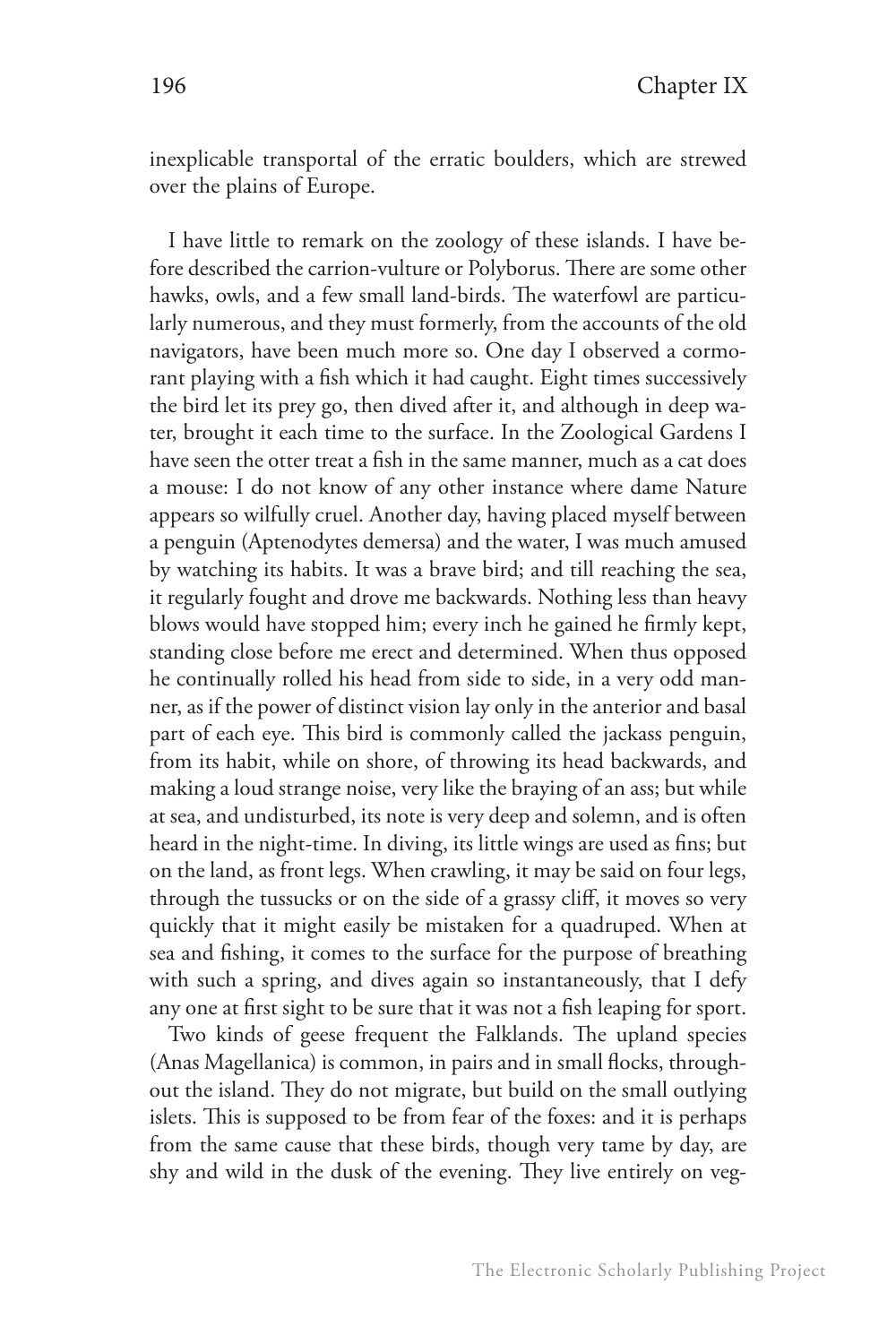etable matter. The rock-goose, so called from living exclusively on the sea-beach (Anas antarctica), is common both here and on the west coast of America, as far north as Chile. In the deep and retired channels of Tierra del Fuego, the snow-white gander, invariably accompanied by his darker consort, and standing close by each other on some distant rocky point, is a common feature in the landscape.

In these islands a great loggerheaded duck or goose (Anas brachyptera), which sometimes weighs twenty-two pounds, is very abundant. These birds were in former days called, from their extraordinary manner of paddling and splashing upon the water, race-horses; but now they are named, much more appropriately, steamers. Their wings are too small and weak to allow of flight, but by their aid, partly swimming and partly flapping the surface of the water, they move very quickly. The manner is something like that by which the common house-duck escapes when pursued by a dog; but I am nearly sure that the steamer moves its wings alternately, instead of both together, as in other birds. These clumsy, loggerheaded ducks make such a noise and splashing, that the effect is exceedingly curious.

Thus we find in South America three birds which use their wings for other purposes besides flight; the penguin as fins, the steamer as paddles, and the ostrich as sails: and the Apteryx of New Zealand, as well as its gigantic extinct prototype the Deinornis, possess only rudimentary representatives of wings. The steamer is able to dive only to a very short distance. It feeds entirely on shell-fish from the kelp and tidal rocks; hence the beak and head, for the purpose of breaking them, are surprisingly heavy and strong: the head is so strong that I have scarcely been able to fracture it with my geological hammer; and all our sportsmen soon discovered how tenacious these birds were of life. When in the evening pluming themselves in a flock, they make the same odd mixture of sounds which bullfrogs do within the tropics.

In Tierra del Fuego, as well as at the Falkland Islands, I made many observations on the lower marine animals,\* but they are of little gen-

I was surprised to find, on counting the eggs of a large white Doris (this sea slug was three and a half inches long), how extraordinarily numerous they were. From two to five eggs (each three-thousandths of an inch in diameter) were contained in a spherical little case. These were arranged two deep in transverse rows forming a ribbon. The ribbon adhered by its edge to the rock in an oval spire. One which I found, measured nearly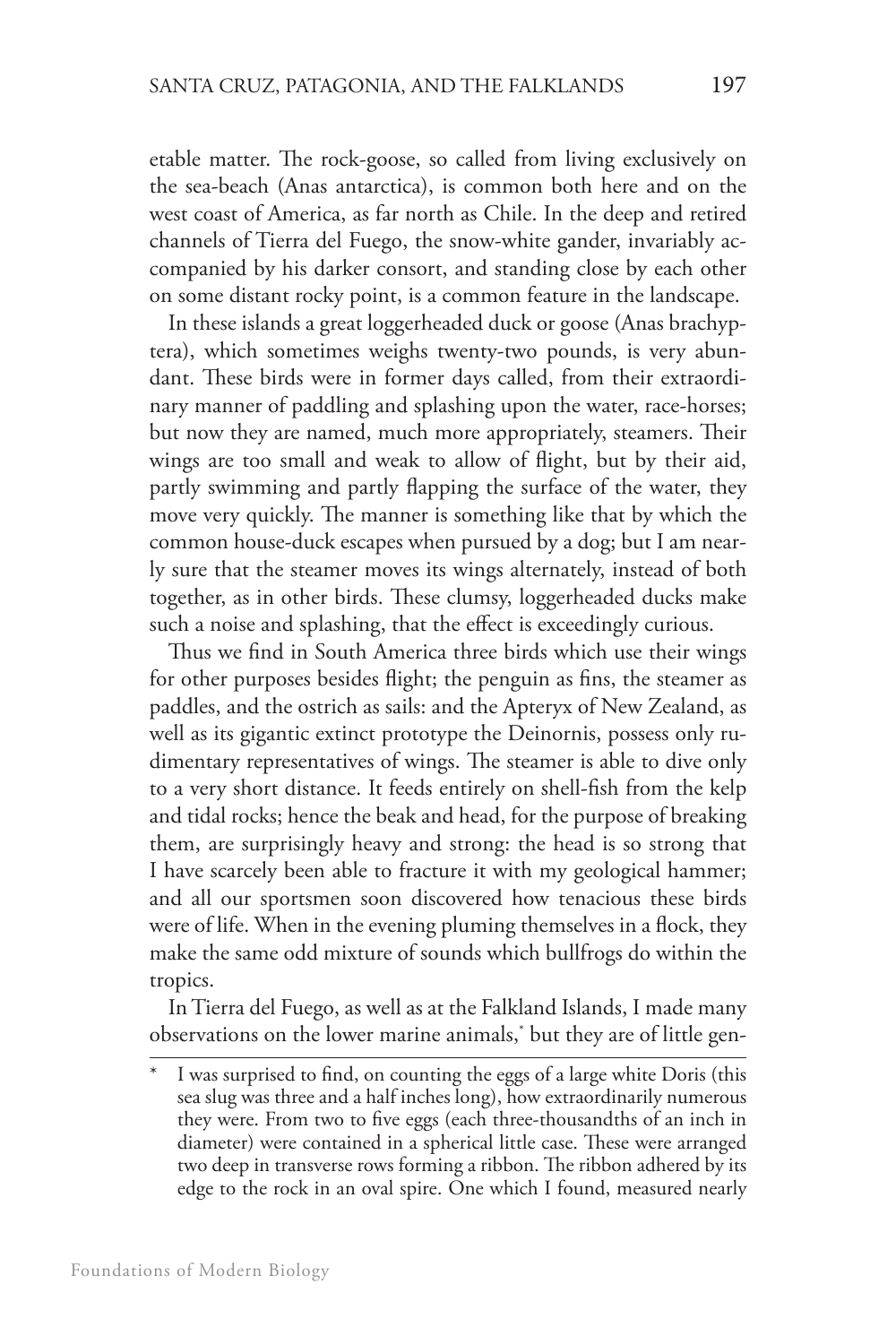eral interest. I will mention only one class of facts, relating to certain zoophytes in the more highly organized division of that class. Several genera (Flustra, Eschara, Cellaria, Crisia, and others) agree in having singular moveable organs (like those of Flustra avicularia, found in the European seas) attached to their cells. The organ, in the greater number of cases, very closely resembles the head of a vulture; but the lower mandible can be opened much wider than in a real bird's beak. The head itself possesses considerable powers of movement, by means of a short neck. In one zoophyte the head itself was fixed, but the lower jaw free: in another it was replaced by a triangular hood, with a beautifully-fitted trap-door, which evidently answered to the lower mandible. In the greater number of species, each cell was provided with one head, but in others each cell had two.

The young cells at the end of the branches of these corallines contain quite immature polypi, yet the vulture-heads attached to them, though small, are in every respect perfect. When the polypus was removed by a needle from any of the cells, these organs did not appear in the least affected. When one of the vulture-like heads was cut off from a cell, the lower mandible retained its power of opening and closing. Perhaps the most singular part of their structure is, that when there were more than two rows of cells on a branch, the central cells were furnished with these appendages, of only one-fourth the size of the outside ones. Their movements varied according to the species; but in some I never saw the least motion; while others, with the lower mandible generally wide open, oscillated backwards and forwards at the rate of about five seconds each turn; others moved rapidly and by starts. When touched with a needle, the beak generally seized the point so firmly, that the whole branch might be shaken.

These bodies have no relation whatever with the production of the eggs or gemmules, as they are formed before the young polypi appear in the cells at the end of the growing branches; as they move

twenty inches in length and half in breadth. By counting how many balls were contained in a tenth of an inch in the row, and how many rows in an equal length of the ribbon, on the most moderate computation there were six hundred thousand eggs. Yet this Doris was certainly not very common: although I was often searching under the stones, I saw only seven individuals. *No fallacy is more common with naturalists, than that the numbers of an individual species depend on its powers of propagation*.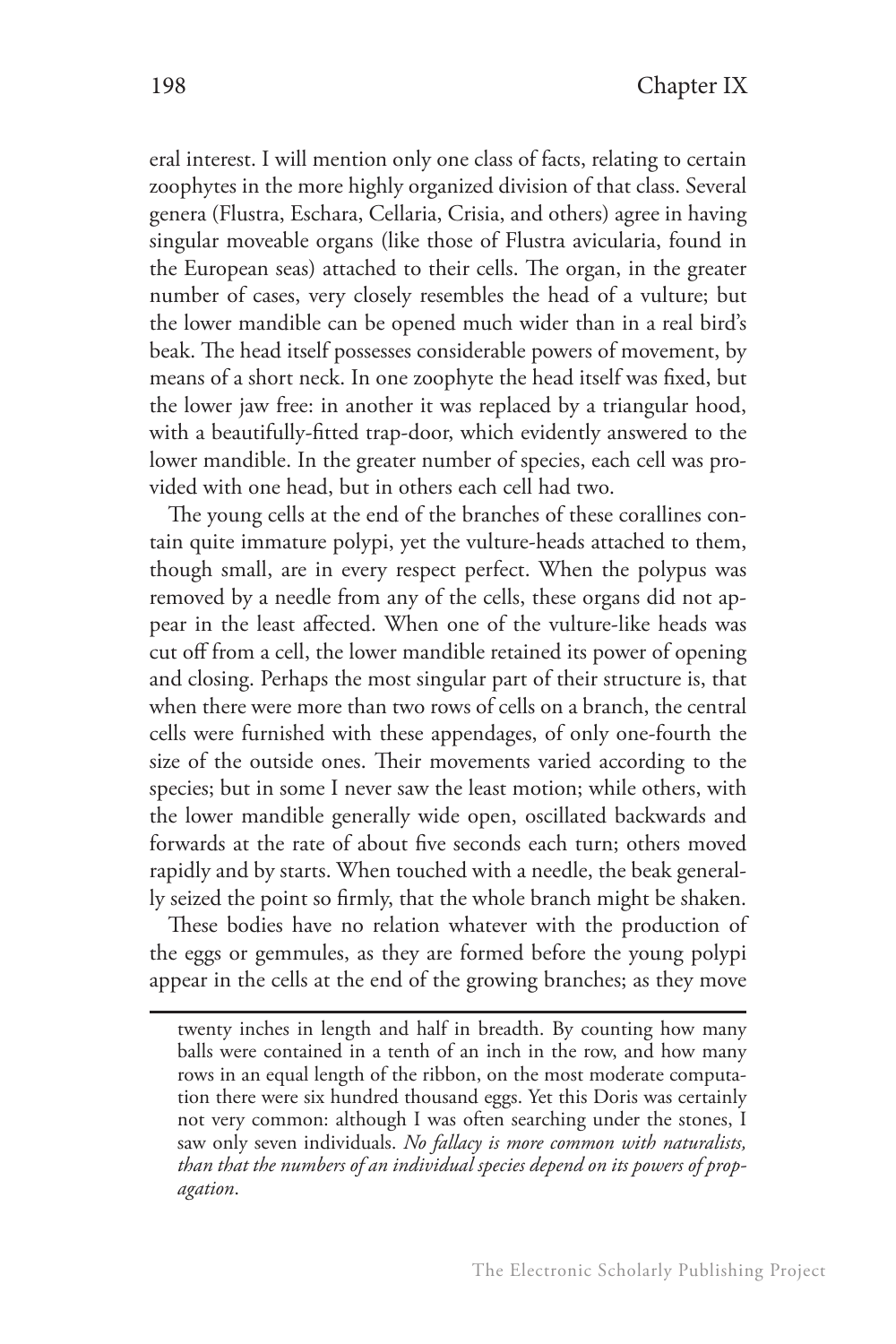independently of the polypi, and do not appear to be in any way connected with them; and as they differ in size on the outer and inner rows of cells, I have little doubt, that in their functions, they are related rather to the horny axis of the branches than to the polypi in the cells. The fleshy appendage at the lower extremity of the seapen (described at Bahia Blanca) also forms part of the zoophyte, as a whole, in the same manner as the roots of a tree form part of the whole tree, and not of the individual leaf or flower-buds.

In another elegant little coralline (Crisia?), each cell was furnished with a long-toothed bristle, which had the power of moving quickly. Each of these bristles and each of the vulture-like heads generally moved quite independently of the others, but sometimes all on both sides of a branch, sometimes only those on one side, moved together coinstantaneously; sometimes each moved in regular order one after another. In these actions we apparently behold as perfect a transmission of will in the zoophyte, though composed of thousands of distinct polypi, as in any single animal. The case, indeed, is not different from that of the sea-pens, which, when touched, drew themselves into the sand on the coast of Bahia Blanca. I will state one other instance of uniform action, though of a very different nature, in a zoophyte closely allied to Clytia, and therefore very simply organized. Having kept a large tuft of it in a basin of salt-water, when it was dark I found that as often as I rubbed any part of a branch, the whole became strongly phosphorescent with a green light: I do not think I ever saw any object more beautifully so. But the remarkable circumstance was, that the flashes of light always proceeded up the branches, from the base towards the extremities.

The examination of these compound animals was always very interesting to me. What can be more remarkable than to see a plant-like body producing an egg, capable of swimming about and of choosing a proper place to adhere to, which then sprouts into branches, each crowded with innumerable distinct animals, often of complicated organizations? The branches, moreover, as we have just seen, sometimes possess organs capable of movement and independent of the polypi. Surprising as this union of separate individuals in a common stock must always appear, every tree displays the same fact, for buds must be considered as individual plants. It is, however, natural to consider a polypus, furnished with a mouth, intestines, and other